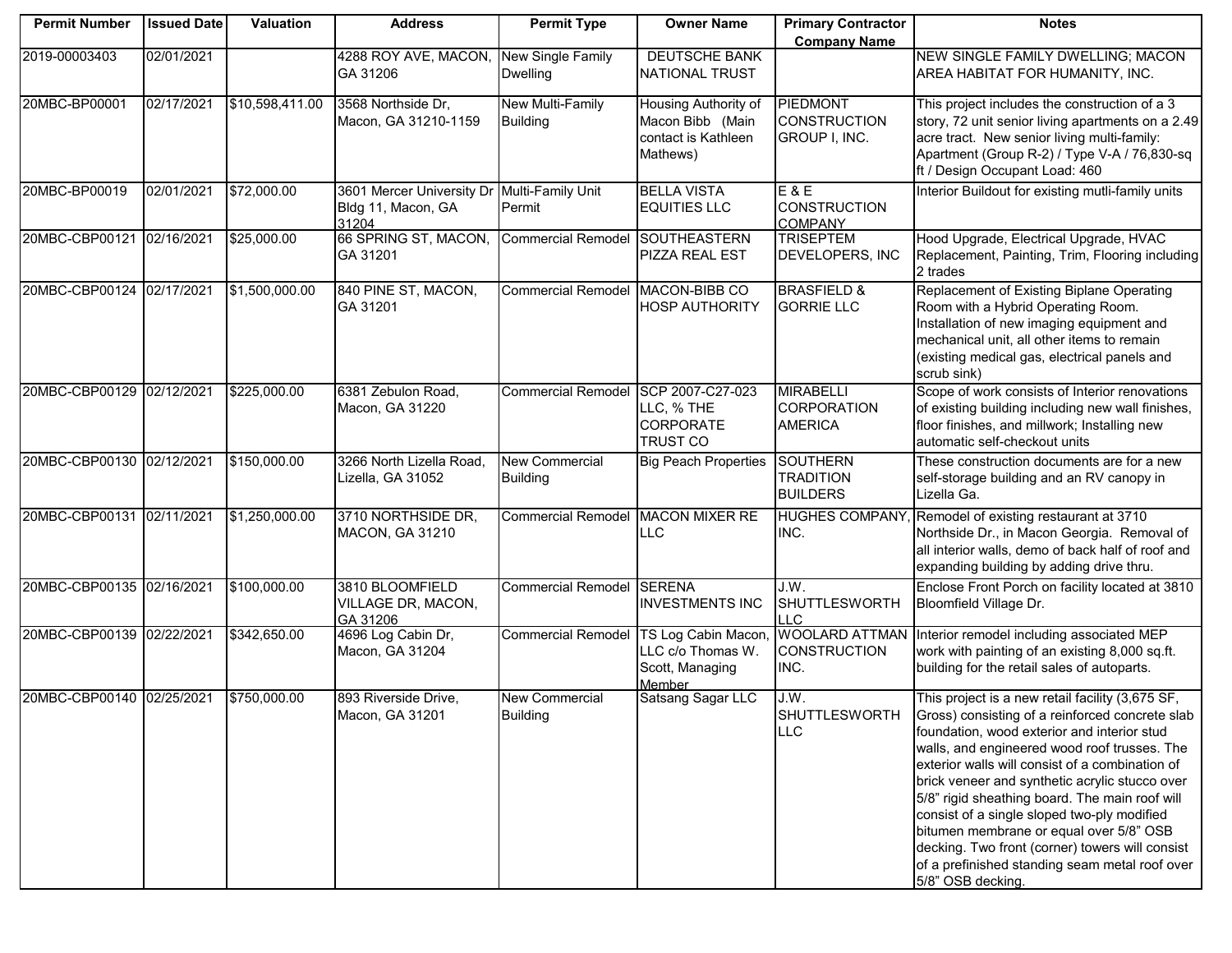| 20MBC-CBP00156 02/16/2021 |            | \$550,000.00   | 4611 Ivey Drive suite 500, New Commercial<br>Macon, GA 31206 | <b>Building</b>                     | Eagle West LLC                                      | <b>RENFROE</b><br><b>CONSTRUCTION</b><br><b>COMPANY LLC</b>                                     | New 10,000sf warehouse, unconditioned, with<br>small office(conditioned). Building is<br>sprinklered.                                                                                                                                                                                                                                                                                                           |
|---------------------------|------------|----------------|--------------------------------------------------------------|-------------------------------------|-----------------------------------------------------|-------------------------------------------------------------------------------------------------|-----------------------------------------------------------------------------------------------------------------------------------------------------------------------------------------------------------------------------------------------------------------------------------------------------------------------------------------------------------------------------------------------------------------|
| 20MBC-CBP00157 02/18/2021 |            | \$100,000.00   | 540 HEMLOCK ST,<br><b>MACON, GA 31201</b>                    | <b>Commercial Remodel HEMLOCK</b>   | PROPERTIES LLC                                      | <b>WARREN</b><br>ASSOCIATES INC.                                                                | C.T. Scanner Suite to accommodate a new<br>scanner. The work is limited to the scanner<br>room and control room. The scanner and all<br>associated equipment will be furnished and<br>installed by the Owner. Plumbing, Mechanical,<br>and Electrical work shall be done under<br>separate trade permits.                                                                                                       |
| 20MBC-CBP00158 02/11/2021 |            | \$17,500.00    | 3710 NORTHSIDE DR,<br>MACON, GA 31210                        | Accessory Building -<br>Commercial  | <b>MACON MIXER RE</b><br>LLC                        | INC.                                                                                            | HUGHES COMPANY, Parking shed located on civil drawing for<br>Culvers. Work include.s foundations and<br>erection of structural steel                                                                                                                                                                                                                                                                            |
| 20MBC-CBP00159 02/12/2021 |            | \$300,000.00   | 1544 BASS RD, MACON,<br>GA 31210                             | <b>Commercial Remodel</b>           | <b>MACON BASS</b><br><b>BEAVER LLC &amp;</b>        | <b>MIRABELLI</b><br>CORPORATION<br><b>AMERICA</b>                                               | Scope of work consists of Interior renovations<br>of existing building including new wall finishes,<br>floor finishes, and millwork; & Interior ADA<br>repairs and alterations                                                                                                                                                                                                                                  |
| 20MBC-FR00065             | 02/10/2021 | \$1.00         | 2021 Avondale Mill Road,<br>Macon, GA 31216                  | <b>Fire Main</b>                    | <b>DEAN BALDWIN</b><br><b>HANGER</b>                | <b>PYLES PLUMBING</b><br>AND UTILITY<br><b>CONTRACTORS</b><br>INC.                              | CIVIL PLANS FOR DEAN BALDWIN HANGER                                                                                                                                                                                                                                                                                                                                                                             |
| 20MBC-FR00079             | 02/03/2021 | \$1,300.00     | 894 COLLEGE ST,<br>MACON, GA 31201                           | <b>Fire Extinguishing</b><br>System | <b>OLD POST REAL</b><br><b>ESTATE LLC</b>           | <b>WEST FIRE</b><br><b>EXTINGUISHER</b><br>SERVICE, INC.                                        | Fire Suppression System Installation                                                                                                                                                                                                                                                                                                                                                                            |
| 20MBC-FR00081             | 02/16/2021 | \$9,000.00     | 6600 MOSELY DIXON<br>ROAD CLAYSTON PARK,<br>MACON, GA 31210  | Fire Alarm                          | MACON-BIBB<br><b>COUNTY PARKS</b><br>AND RECREATION | <b>AUDIO</b><br><b>ENGINEERING</b>                                                              | install fire alarm as needed in the ranger station<br>at lake tobesofkee                                                                                                                                                                                                                                                                                                                                        |
| 21MBC-CBP00007 02/08/2021 |            | \$40,000.00    | 4294 INTERSTATE DR,<br>MACON, GA 31210                       | Accessory Building -<br>Commercial  | <b>HUGHES GREG</b>                                  | <b>HARMON</b><br><b>COMMERCIAL AND</b><br><b>INDUSTRIAL</b><br>CONSTRUCTION,<br>IN <sub>C</sub> | Installation of 1200 sf metal building                                                                                                                                                                                                                                                                                                                                                                          |
| 21MBC-CBP00008 02/01/2021 |            | \$400,000.00   | 4550 RIVERSIDE DR,<br>MACON, GA 31210                        | <b>Commercial Remodel</b>           | <b>BUTLER FMLY</b><br><b>HOLDINGS LLLP</b>          | PELLICANO<br><b>CONSTRUCTION</b>                                                                | <b>Exterior Renovation including NO trades</b>                                                                                                                                                                                                                                                                                                                                                                  |
| 21MBC-CBP00016 02/19/2021 |            | \$1,500,000.00 | 249 SHERATON BLVD,<br>MACON, GA 31210                        | Commercial Remodel GHS PROPERTY     | <b>COMPANY LLC</b>                                  | <b>SHERIDAN</b><br><b>CONSTRUCTION</b><br><b>COMPANY</b>                                        | Project provides for the tenant build out of an<br>Ambulatory Health Care Facility and Business<br>Offices in an Existing Building. The existing<br>structure is one story non-sprinkled. The total<br>square footage is 9,957 sq. feet. Ambulatory<br>Health is 5,791 sq. ft. or 58% of the total<br>building sq. footage. Business occupancy is<br>4,166 sq. ft. or 42% of the total building sq.<br>footage. |
| 21MBC-CBP00019 02/01/2021 |            | \$2,500.00     | 2308 INGLESIDE AVE.<br>MACON, GA 31204                       | Commercial Remodel NICHOLSON        | <b>GARRETT H REV</b><br><b>TRUS</b>                 | <b>CRM</b><br><b>CONSTRUCTION</b>                                                               | ADD APPROXIMATELY 18" IN HEIGHT TO<br><b>EXISTING 64 LINEAR FOOT MASONRY</b><br>WALL WITH METAL STUDS AND 5/8<br><b>DRYWALL</b>                                                                                                                                                                                                                                                                                 |
| 21MBC-CBP00021 02/01/2021 |            | \$125,000.00   | 1000 CRYSTAL LAKE<br>CIRCLE Bldg 2700,<br>MACON, GA 31206    | <b>Commercial Remodel</b>           | NEW GEN 235 LLC                                     | <b>BRIDGESTONE</b><br><b>HOME BUILDERS</b>                                                      | interior remodel to include new doors, flooring,<br>paint, cabinets and new plumbing, HVAC and<br>electrical.<br>Building 2700 (18 units) 2701 to 2718                                                                                                                                                                                                                                                          |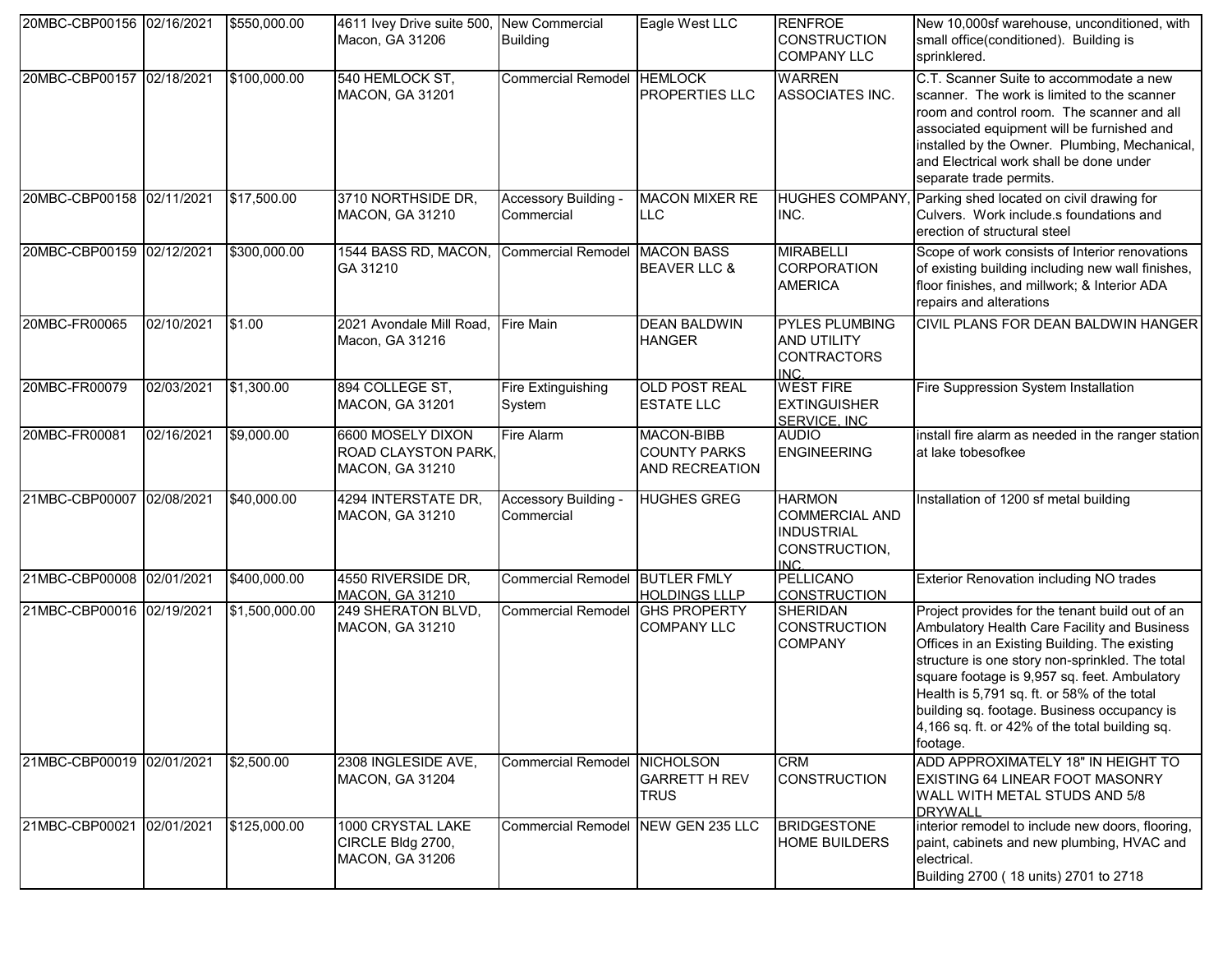| 21MBC-CBP00022 02/01/2021 |            | \$126,000.00 | 1000 CRYSTAL LAKE<br>CIRCLE Bldg 2600,<br><b>MACON, GA 31206</b>   | Commercial Remodel INEW GEN 235 LLC              |                                                         | <b>BRIDGESTONE</b><br><b>HOME BUILDERS</b>                                | interior remodel to include new doors, flooring,<br>paint, cabinets and new plumbing, HVAC and<br>electrical.<br>Building 2600 (31 units) 2601 to 2631                                                                                                                                                                                              |
|---------------------------|------------|--------------|--------------------------------------------------------------------|--------------------------------------------------|---------------------------------------------------------|---------------------------------------------------------------------------|-----------------------------------------------------------------------------------------------------------------------------------------------------------------------------------------------------------------------------------------------------------------------------------------------------------------------------------------------------|
| 21MBC-CBP00033 02/02/2021 |            | \$4,500.00   | 270 PLANTATION<br>CENTRE DR N, MACON,<br>GA 31210                  | <b>Commercial Addition</b>                       | <b>BAPTIST VILLAGE</b><br><b>INC</b>                    | <b>MAYS MITIGATION</b><br>LLC                                             | <b>INSTALL FLAG POLE AT BAPTIST VILLAGE</b>                                                                                                                                                                                                                                                                                                         |
| 21MBC-CBP00035 02/10/2021 |            | \$997,500.00 | 400 PIO NONO AVE,<br><b>MACON, GA 31204</b>                        | <b>Commercial Remodel</b>                        | Axela Macon Group                                       | <b>AHB GENERAL</b><br><b>CONTRACTORS</b>                                  | Kroger grocery to self storage facility:<br>remove metal stud and drywall partitions<br>including kitchen and bathroom areas. Cap<br>drains beneath concrete. Reuse one office<br>space for new business office with new<br>bathroom and HVAC system.<br>Open warehouse will be fitted with metal panel<br>partitions for individual storage units. |
| 21MBC-CBP00057 02/10/2021 |            | \$4,500.00   | 2209 VINEVILLE AVE,<br><b>MACON, GA 31204</b>                      | <b>Commercial Remodel</b>                        | SHAWANDA BURCH GOLDSTONE                                | <b>GENERAL</b><br>CONTRACTOR, INC.                                        | WORK WAS FINISHED BY A NON GC AND<br>GOLDSTONE CONTRACTORS IS TAKING<br>OVER THE REST OF THE PROJECT FOR<br>THE REMODEL OF SSB TAX CONSULTING<br>IN AN EXISTING COMMERICAL                                                                                                                                                                          |
| 21MBC-CBP00059 02/16/2021 |            | \$46,000.00  | 200 PIERCE AVE,<br>MACON, GA 31204                                 | Commercial Remodel MAGNOLIA MANOR                |                                                         | SHERIDAN<br><b>CONSTRUCTION</b><br><b>COMPANY</b>                         | Replacement of 4 existing canopies over<br>doorways. In locations as marked A,B,C and D<br>as shown in attached documents.                                                                                                                                                                                                                          |
| 21MBC-CBP00063 02/22/2021 |            | \$62,875.00  | 5223 RIVERSIDE DR<br>SUITE 102, MACON, GA<br>31210                 | Commercial Remodel RIVERSIDE DR                  | PROPERTIES LLC                                          | <b>BHI HOME</b><br>IMPROVEMENT/ BHI 102)<br><b>CONSTRUCTION</b>           | INTERIOR BUILD OUT FOR TENANT (SUITE                                                                                                                                                                                                                                                                                                                |
| 21MBC-CLV00008 02/01/2021 |            | \$600.00     | <b>125 PLANTATION</b><br>CENTRE DR S SUITE<br>500, MACON, GA 31210 | Low Voltage<br>Commercial                        | <b>LONDON COMPANY</b><br>LLC                            | <b>ADT SECURITY</b><br><b>SERVICES</b>                                    | <b>BA Alarm</b>                                                                                                                                                                                                                                                                                                                                     |
| 21MBC-CLV00009 02/02/2021 |            | \$40,000.00  | 1600 FORSYTH ST,<br><b>MACON, GA 31201</b>                         | Low Voltage<br>Commercial                        | Department of Public<br>Health                          | <b>BURGLAR ALARM</b><br>PRODUCTS INC.                                     | New intrusion alarm and camera aystems                                                                                                                                                                                                                                                                                                              |
| 21MBC-CLV00010 02/22/2021 |            | \$10,000.00  | 7749 DELTA DR,<br>MACON, GA 31216                                  | Low Voltage<br>Commercial                        | <b>HALL LINDA M AS</b><br><b>TRUSTEE &amp;</b>          | <b>BUSINESS</b><br><b>TELEPHONE</b><br>SYSTEMS, INC.                      | LOW VOLTAGE WIRE FOR<br>TELECOMMUNICATIONS FOR ABC SUPPLY<br><b>WAREHOUSE</b>                                                                                                                                                                                                                                                                       |
| 21MBC-CRO00002 02/04/2021 |            | \$725,657.00 | 350 HOSPITAL DR,<br>MACON, GA 31217                                | <b>Commercial Reroof</b>                         | COLISEUM MEDICAL J. REYNOLDS & CO.<br><b>CENTER LLC</b> |                                                                           | COMMERCIAL REREOOF FOR COLISEUM<br><b>MEDICAL CENTER</b>                                                                                                                                                                                                                                                                                            |
| 21MBC-DM00011             | 02/04/2021 | \$10,000.00  | 1094 GEORGIA AVE,<br><b>MACON, GA 31201</b>                        | Demolition                                       | <b>OLD POST REAL</b><br><b>ESTATE LLC</b>               | <b>RDG VENTURES</b><br><b>LLC</b>                                         | Interior demolition to prepare for future interior<br>redevelopment.                                                                                                                                                                                                                                                                                |
| 21MBC-EL00065             | 02/11/2021 | \$100.00     | 1000 CRYSTAL LAKE<br>CIRCLE, MACON, GA<br>31206                    | Commercial Electrical NEW GEN 235 LLC<br>Permit  |                                                         | <b>RESOLVE</b><br><b>ELECTRIC</b>                                         | WIRING APPROVAL OF CLUBHOUSE -<br>POWER OFF FOR MORE THAN 180 DAYS                                                                                                                                                                                                                                                                                  |
| 21MBC-EL00081             | 02/15/2021 | \$550.00     | 745 PINE ST, MACON,<br>GA 31201                                    | Commercial Electrical OTHMAN FAMILY<br>Permit    | <b>INVEST LP</b>                                        | INC.                                                                      | SERVICE ELECTRIC Communications receptacle                                                                                                                                                                                                                                                                                                          |
| 21MBC-EL00082             | 02/15/2021 | \$630.00     | 159 MACON WEST DR,<br><b>MACON, GA 31210</b>                       | <b>Commercial Electrical</b><br>Permit           | <b>WHETSTONE</b><br><b>STEVEN W</b>                     | INC.                                                                      | SERVICE ELECTRIC Communications receptacle and conduit                                                                                                                                                                                                                                                                                              |
| 21MBC-EL00095             | 02/01/2021 | \$6,000.00   | 4050 RIVERSIDE DR,<br><b>MACON, GA 31210</b>                       | <b>Commercial Electrical RIVERSIDE</b><br>Permit | <b>OWNERSHIP</b><br><b>GROUP</b>                        | SPEIR &<br><b>ASSOCIATES</b><br><b>ELECTRICAL</b><br>CONTRACTORS,<br>INC. | Change Main Breaker-- Shut down scheduled<br>with GA Power for 02/05. Will need inspection<br>that afternoon.                                                                                                                                                                                                                                       |
| 21MBC-EL00096             | 02/01/2021 | \$400.00     | 1873 STROZIER ST,<br><b>MACON, GA 31217</b>                        | <b>Residential Electrical</b><br>Permit          | <b>METTS GREGORY A</b>                                  | SHINE'S MR. FIX IT                                                        | REPLACE WIRE IN METER MAST                                                                                                                                                                                                                                                                                                                          |
| 21MBC-EL00097             | 02/01/2021 | \$1,500.00   | 4222 PINEDALE DR,<br><b>MACON, GA 31206</b>                        | <b>Residential Electrical</b><br>Permit          | <b>HERNANDEZ JOSE</b>                                   | <b>DICKERSON &amp; SON</b><br><b>ELECTRIC</b>                             | CHANGE/UPGRADE SERVICE                                                                                                                                                                                                                                                                                                                              |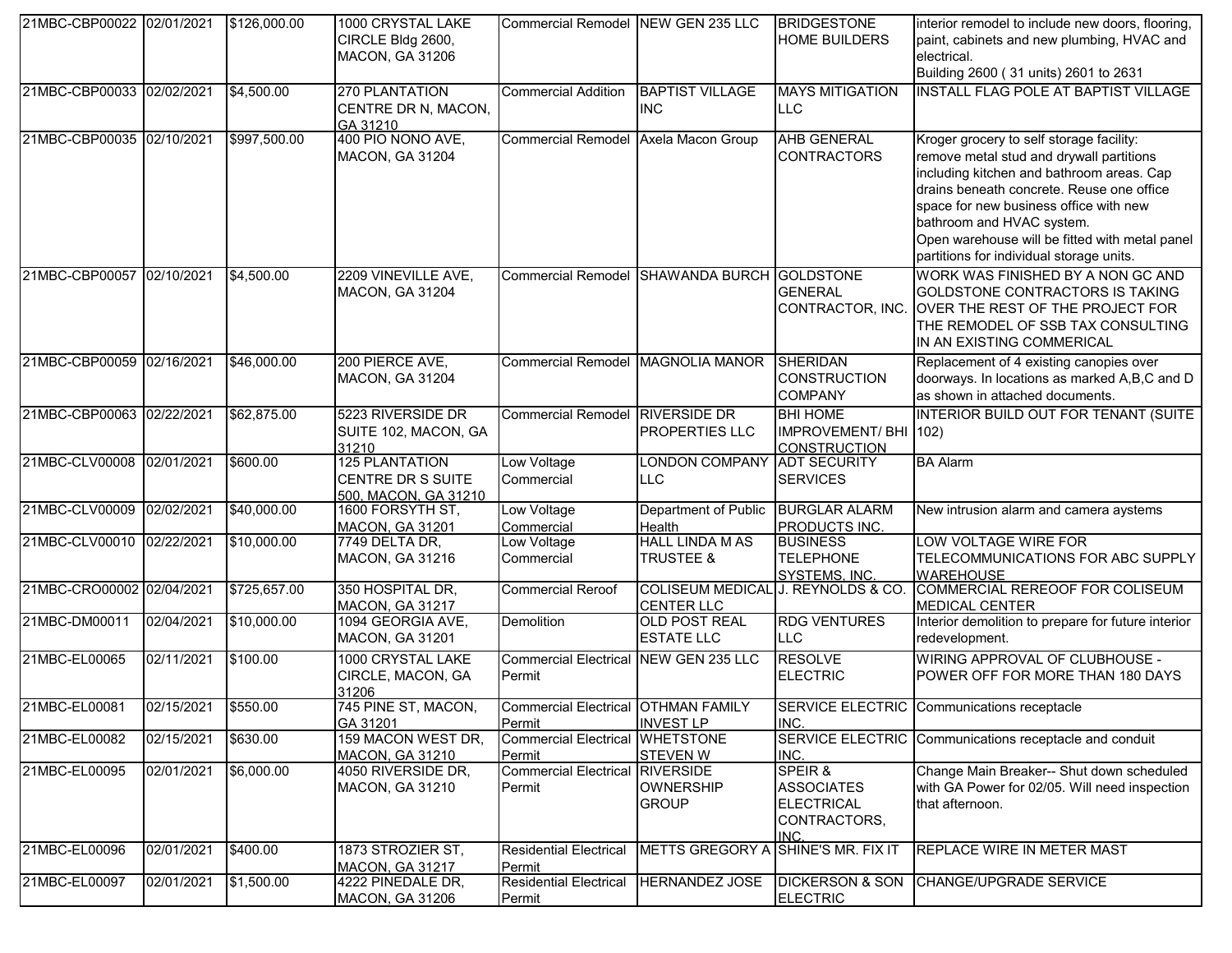| 21MBC-EL00098 | 02/01/2021 | \$100.00    | 3590 PLYMOUTH DR,          | <b>Residential Electrical</b>             | <b>BROX BETTY J</b>                             | T. D. BRANTLEY                          | <b>GA POWER INSPECTION</b>                                         |
|---------------|------------|-------------|----------------------------|-------------------------------------------|-------------------------------------------------|-----------------------------------------|--------------------------------------------------------------------|
|               |            |             | <b>MACON, GA 31204</b>     | Permit                                    |                                                 | <b>HEATING AIR &amp;</b>                |                                                                    |
|               |            |             |                            |                                           |                                                 | <b>ELECTRIC</b>                         |                                                                    |
| 21MBC-EL00099 | 02/01/2021 | \$4,000.00  | 430 DAFFODIL ST,           | <b>Residential Electrical</b>             | THE CLOG DAWG                                   | <b>AMEN ELECTRIC</b>                    | INSTALLATIONOF ALL LIGHT FIXTURES,                                 |
|               |            |             | <b>MACON, GA 31204</b>     | Permit                                    | <b>PLUMBING INC</b>                             |                                         | SWITCH RECEPTICAL AND CIRCUIT                                      |
|               |            |             |                            |                                           |                                                 |                                         | <b>BREAKERS</b>                                                    |
| 21MBC-EL00100 | 02/03/2021 | \$500.00    | 3233 KINGS PARK CIR,       | <b>Residential Electrical</b>             | <b>GRIFFIN GUS</b>                              | M.A.B. ELECTRICAL                       | Inspection for Ga. power to restore Power.                         |
|               |            |             | <b>MACON, GA 31217</b>     | Permit                                    |                                                 | <b>SERVICE</b>                          |                                                                    |
| 21MBC-EL00101 | 02/02/2021 | \$4,400.00  | 3401 HOUSTON AVE           | <b>Residential Electrical</b>             | <b>BOWDEN-</b>                                  | LEWIS ELECTRIC,                         | Repair of damaged service mast, wiring,                            |
|               |            |             | UNIT I-2, MACON, GA        | Permit                                    | <b>PENDLETON INC</b>                            | <b>LLC</b>                              | Weather head, meter base, & disconnect at                          |
|               |            |             | 31206                      |                                           |                                                 |                                         | Unit I-2                                                           |
|               |            |             |                            |                                           |                                                 |                                         |                                                                    |
| 21MBC-EL00102 | 02/02/2021 | \$2,000.00  | 1247 KITCHENS ST,          | <b>Residential Electrical</b>             | SIMMONS REOCHE                                  | <b>RICHARD D MILLER</b>                 | CHANGE OUT ELECTRICAL SERVICE                                      |
|               |            |             | <b>MACON, GA 31217</b>     | Permit                                    |                                                 | <b>ELECTRICAL</b>                       |                                                                    |
|               |            |             |                            |                                           |                                                 | CONTRACTING LLC                         |                                                                    |
| 21MBC-EL00103 | 02/04/2021 | \$1,200.00  | 1248 JEFFERSONVILLE        | <b>Commercial Electrical ROY PROPERTY</b> |                                                 | ALFREDO DANIEL                          | Requested by Georgia Power for hookup                              |
|               |            |             | RD, MACON, GA 31217        | Permit                                    | <b>ILLC</b>                                     |                                         |                                                                    |
| 21MBC-EL00104 | 02/04/2021 | \$1,500.00  | 2793 SUWANEE AVE,          | <b>Residential Electrical</b>             | <b>TAYLOR JEFFREY M BALLARD</b>                 |                                         | Reconnect power to home                                            |
|               |            |             | MACON, GA 31204            | Permit                                    | & MAGDALENE                                     | <b>ELECTRICAL</b>                       |                                                                    |
|               |            |             |                            |                                           |                                                 | <b>SERVICES</b>                         |                                                                    |
| 21MBC-EL00105 | 02/02/2021 | \$100.00    | 1925 BATES CT,             | <b>Residential Electrical</b>             | <b>BATES MELVIN &amp;</b>                       | <b>GENERAL</b>                          | <b>VACANCY INSPECTION</b>                                          |
|               |            |             | <b>MACON, GA 31210</b>     | Permit                                    | <b>USSERY CURTIS</b>                            | <b>SCIENTIFIC</b>                       |                                                                    |
| 21MBC-EL00106 | 02/02/2021 | \$1,400.00  | 3401 HOUSTON AVE           | <b>Residential Electrical</b>             | <b>BOWDEN-</b>                                  | LEWIS ELECTRIC,                         | Repair of damaged service mast, wiring,                            |
|               |            |             | UNIT I-5, MACON, GA        | Permit                                    | PENDLETON INC                                   | <b>LLC</b>                              | Weather head, meter base, & disconnect at                          |
|               |            |             | 31206                      |                                           |                                                 |                                         | Unit I-5                                                           |
| 21MBC-EL00107 | 02/02/2021 | \$1,400.00  | 3401 HOUSTON AVE           | <b>Residential Electrical</b>             | BOWDEN-                                         | LEWIS ELECTRIC,                         | Repair of damaged service mast, wiring,                            |
|               |            |             | UNIT H-12, MACON, GA       | Permit                                    | <b>PENDLETON INC</b>                            | <b>LLC</b>                              | Weather head, meter base, & disconnect at                          |
|               |            |             | 31206                      |                                           |                                                 |                                         | Unit H-12                                                          |
| 21MBC-EL00108 | 02/05/2021 | \$2,000.00  | 2669 BOB O LINK DR,        | <b>Residential Electrical</b>             | <b>GILCHRIST</b>                                | <b>ROY WALKER</b>                       | REPLACE PANEL DUE TO VANDELISM                                     |
|               |            |             | <b>MACON, GA 31206</b>     | Permit                                    | <b>MELANIE D</b>                                | <b>ELECTRIC</b>                         |                                                                    |
| 21MBC-EL00109 | 02/03/2021 | 3700.00     | 3414 RUTLAND DR,           | <b>Residential Electrical</b>             | COMEAU MATTHEW BURT GORDON                      |                                         | <b>REPAIR METER BASE AND RISER</b>                                 |
|               |            |             | MACON, GA 31216            | Permit                                    | <b>CHARLES</b>                                  | <b>CONTRACTING &amp;</b>                | <b>DAMAGED BY LIMB</b>                                             |
|               |            |             |                            |                                           |                                                 | ELECTRICAL LLC                          |                                                                    |
| 21MBC-EL00110 | 02/04/2021 | \$26,000.00 | 615 FIFTH ST, MACON,       | Commercial Electrical MACON-BIBB CO       |                                                 | 4 A ELECTRICAL                          | POLE LIGHTING & GATE OPENER 200 AMP                                |
|               |            |             | GA 31201                   | Permit                                    | <b>TRANSIT AUTH</b>                             |                                         | <b>SERVICE</b>                                                     |
| 21MBC-EL00111 | 02/04/2021 | \$1,800.00  | 1249 WOOLFOLK ST,          | <b>Residential Electrical</b>             | 1247 WOOLFOLK ST GENERAL                        |                                         | <b>REWIRE</b>                                                      |
|               |            |             | <b>MACON, GA 31217</b>     | Permit                                    | <b>TRUST</b>                                    | <b>SCIENTIFIC</b>                       |                                                                    |
| 21MBC-EL00112 | 02/04/2021 | \$200.00    | 3555 MERCER                |                                           | Commercial Electrical MERCER CROSSING NORTHSIDE |                                         | VACANCY INSPECTION FOR GA POWER                                    |
|               |            |             | UNIVERSITY DR,             | Permit                                    | SHOPPING CEN                                    | <b>ELECTRIC</b>                         |                                                                    |
|               |            |             | <b>MACON, GA 31204</b>     |                                           |                                                 |                                         |                                                                    |
| 21MBC-EL00113 | 02/04/2021 | \$1,800.00  | 1247 WOOLFOLK ST,          | <b>Residential Electrical</b>             | 1247 WOOLFOLK ST GENERAL                        |                                         | <b>REWIRE</b>                                                      |
|               |            |             | <b>MACON, GA 31217</b>     | Permit                                    | <b>TRUST</b>                                    | <b>SCIENTIFIC</b>                       |                                                                    |
| 21MBC-EL00114 | 02/04/2021 | \$6,000.00  | 1672 SECOND ST,            | <b>Residential Electrical</b>             | <b>HARDAWAY</b>                                 |                                         | HOGAN'S ELECTRIC REWIRE ACCORDING TO PRESENT                       |
|               |            |             | <b>MACON, GA 31201</b>     | Permit                                    | <b>SHAKINE</b>                                  |                                         | <b>ELECTRIC CODE</b>                                               |
| 21MBC-EL00115 | 02/04/2021 | \$5,000.00  | 730 BOWDEN ST,             | <b>Residential Electrical</b>             |                                                 |                                         | WALKER CHANNING HOGAN'S ELECTRIC TEMP POLE AND REWIRE ACCORDING TO |
|               |            |             | MACON, GA 31206            | Permit                                    |                                                 |                                         | <b>PRESENT ELECTRICAL CODE</b>                                     |
|               |            |             |                            |                                           |                                                 |                                         |                                                                    |
| 21MBC-EL00116 | 02/04/2021 | \$4,000.00  | 1775 ARLINGTON PARK        | <b>Residential Electrical</b>             | <b>ALL CITY</b>                                 |                                         | HOGAN'S ELECTRIC REWIRE ACCORDING TO PRESENT                       |
|               |            |             | UNIT A, MACON, GA          | Permit                                    | <b>INVESTMENT</b>                               |                                         | <b>ELECTRICAL CODE</b>                                             |
|               |            |             | 31204                      |                                           | <b>GROUP</b>                                    |                                         |                                                                    |
| 21MBC-EL00117 | 02/04/2021 | \$4,000.00  | <b>1775 ARLINGTON PARK</b> | Residential Electrical                    | <b>ALL CITY</b>                                 |                                         | HOGAN'S ELECTRIC REWIRE ACCORDING TO PRESENT                       |
|               |            |             | UNIT B, MACON, GA          | Permit                                    | <b>INVESTMENT</b>                               |                                         | ELECTRICAL CODE                                                    |
|               |            |             | 31204                      |                                           | <b>GROUP</b>                                    |                                         |                                                                    |
| 21MBC-EL00118 | 02/04/2021 | \$1,900.00  | 2320 BALLARD DR,           | <b>Residential Electrical</b>             | KAMYA RUTH Z                                    | <b>HOGAN'S ELECTRIC REBUILD SERVICE</b> |                                                                    |
|               |            |             | <b>MACON, GA 31206</b>     | Permit                                    |                                                 |                                         |                                                                    |
| 21MBC-EL00119 | 02/11/2021 | \$5,000.00  | 5137 SHIRLEY CT,           | <b>Residential Electrical</b>             | <b>MACON ATLANTA</b>                            | P MARSHALL &                            | <b>Electrical Installation</b>                                     |
|               |            |             | <b>MACON, GA 31210</b>     | Permit                                    | <b>COMMUNITY LLC</b>                            | <b>ASSOCIATES LLC</b>                   |                                                                    |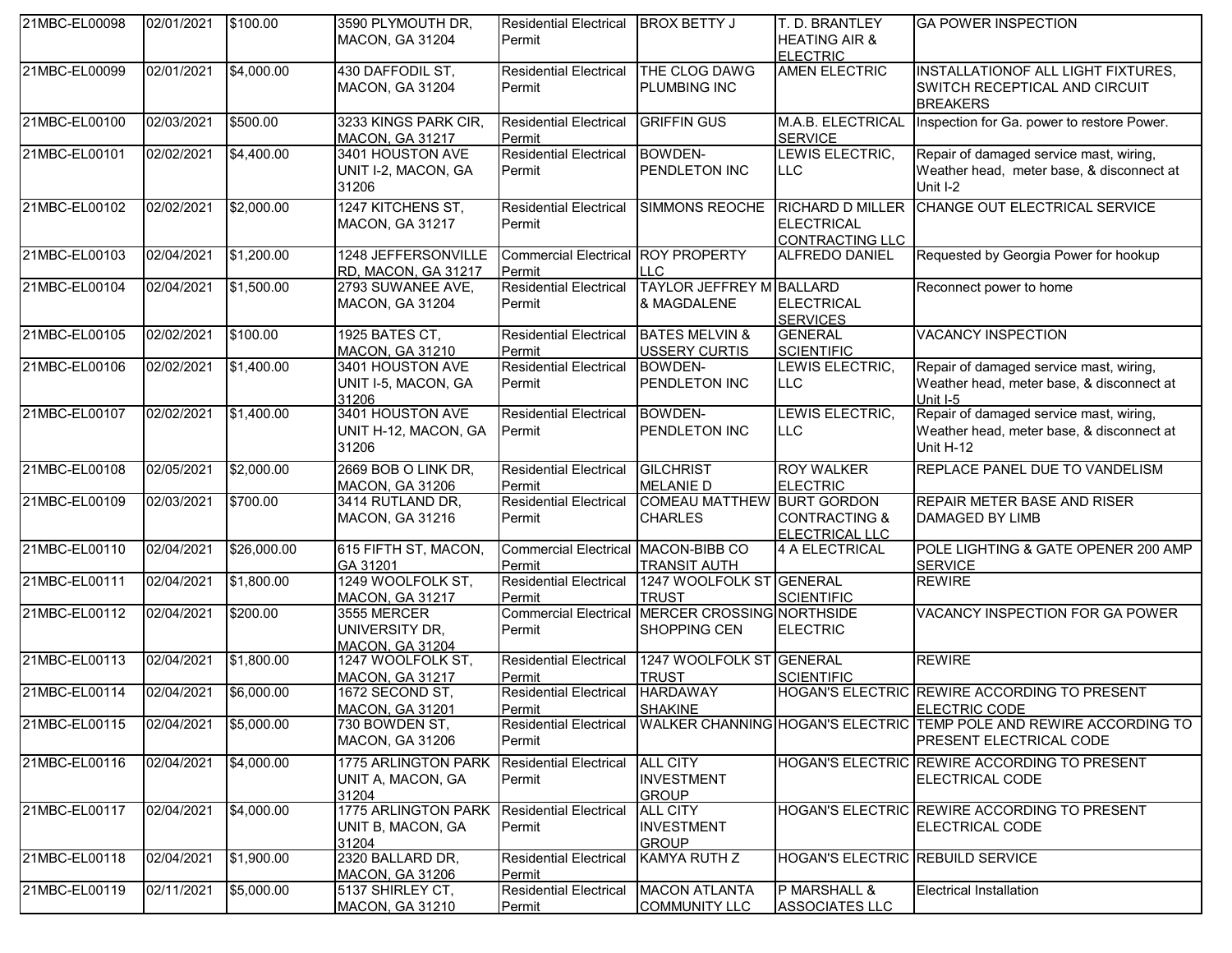| 21MBC-EL00120 | 02/11/2021 | \$5,000.00  | 5101 SHIRLEY CT,                                    | <b>Residential Electrical</b> | <b>MACON ATLANTA</b>         | P MARSHALL &                  | <b>Electrical Installation</b>                                          |
|---------------|------------|-------------|-----------------------------------------------------|-------------------------------|------------------------------|-------------------------------|-------------------------------------------------------------------------|
|               |            |             | MACON, GA 30252                                     | Permit                        | <b>COMMUNITY LLC</b>         | <b>ASSOCIATES LLC</b>         |                                                                         |
| 21MBC-EL00121 | 02/11/2021 | \$5,000.00  | 5105 SHIRLEY CT,                                    | <b>Residential Electrical</b> | <b>MACON ATLANTA</b>         | P MARSHALL &                  | <b>Electrical Installation</b>                                          |
|               |            |             | <b>MACON, GA 30252</b>                              | Permit                        | <b>COMMUNITY LLC</b>         | <b>ASSOCIATES LLC</b>         |                                                                         |
| 21MBC-EL00122 | 02/11/2021 | \$5,000.00  | 5109 SHIRLEY CT,                                    | <b>Residential Electrical</b> | <b>MACON ATLANTA</b>         | P MARSHALL &                  | <b>Electrical Installation</b>                                          |
|               |            |             | <b>MACON, GA 30252</b>                              | Permit                        | <b>COMMUNITY LLC</b>         | <b>ASSOCIATES LLC</b>         |                                                                         |
| 21MBC-EL00123 | 02/11/2021 | \$5,000.00  | 5113 SHIRLEY CT,                                    | <b>Residential Electrical</b> | <b>MACON ATLANTA</b>         | P MARSHALL &                  | <b>Electrical Installation</b>                                          |
|               |            |             | <b>MACON, GA 30252</b>                              | Permit                        | <b>COMMUNITY LLC</b>         | <b>ASSOCIATES LLC</b>         |                                                                         |
| 21MBC-EL00124 | 02/11/2021 | \$5,000.00  | 5117 SHIRLEY CT,                                    | <b>Residential Electrical</b> | <b>MACON ATLANTA</b>         | P MARSHALL &                  | <b>Electrical Installation</b>                                          |
|               |            |             | <b>MACON, GA 30252</b>                              | Permit                        | <b>COMMUNITY LLC</b>         | <b>ASSOCIATES LLC</b>         |                                                                         |
| 21MBC-EL00125 | 02/11/2021 | \$5,000.00  | 5121 SHIRLEY CT,                                    | <b>Residential Electrical</b> | <b>MACON ATLANTA</b>         | P MARSHALL &                  | <b>Electrical Inatallation</b>                                          |
|               |            |             | <b>MACON, GA 30252</b>                              | Permit                        | <b>COMMUNITY LLC</b>         | <b>ASSOCIATES LLC</b>         |                                                                         |
| 21MBC-EL00126 | 02/11/2021 | \$5,000.00  | 5125 SHIRLEY CT,                                    | <b>Residential Electrical</b> | <b>MACON ATLANTA</b>         | P MARSHALL &                  | <b>Electrical Installation</b>                                          |
|               |            |             | <b>MACON, GA 30252</b>                              | Permit                        | <b>COMMUNITY LLC</b>         | <b>ASSOCIATES LLC</b>         |                                                                         |
| 21MBC-EL00127 | 02/11/2021 | \$5,000.00  | 5129 SHIRLEY CT,                                    | <b>Residential Electrical</b> | <b>MACON ATLANTA</b>         | P MARSHALL &                  | <b>Electrical Installation</b>                                          |
|               |            |             | <b>MACON, GA 30252</b>                              | Permit                        | <b>COMMUNITY LLC</b>         | ASSOCIATES LLC                |                                                                         |
| 21MBC-EL00128 | 02/11/2021 | \$5,000.00  | 5135 SHIRLEY CT,                                    | <b>Residential Electrical</b> | <b>MACON ATLANTA</b>         | P MARSHALL &                  | <b>Electrical Installation</b>                                          |
|               |            |             | MACON, GA 30252                                     | Permit                        | <b>COMMUNITY LLC</b>         | <b>ASSOCIATES LLC</b>         |                                                                         |
| 21MBC-EL00129 | 02/04/2021 | \$100.00    | 3829 GREENBRIAR RD,                                 | <b>Residential Electrical</b> | <b>SWEETING LYNESA</b>       |                               | <b>CONNECT POWER</b>                                                    |
|               |            |             | <b>MACON, GA 31204</b>                              | Permit                        | C                            |                               |                                                                         |
| 21MBC-EL00130 | 02/08/2021 | \$2,200.00  | 2369 CHARLENE TERR,                                 | <b>Residential Electrical</b> | MINION MARGARET GENERAL      |                               | <b>REWIRE AN EXISTING RESIDENCE</b>                                     |
|               |            |             | <b>MACON, GA 31206</b>                              | Permit                        | M                            | <b>SCIENTIFIC</b>             |                                                                         |
| 21MBC-EL00131 | 02/08/2021 | \$100.00    | 2765 NEW CLINTON RD,                                | <b>Residential Electrical</b> | <b>BLOODWORTH</b>            |                               | <b>GA POWER INSPECTION</b>                                              |
|               |            |             | <b>MACON, GA 31211</b>                              | Permit                        | <b>KEISHAL</b>               |                               |                                                                         |
| 21MBC-EL00132 | 02/08/2021 | \$3,000.00  | 1050 CHRISTINE ST,                                  | <b>Residential Electrical</b> | LOPEZ ROQUE H                | <b>OJ'S ELECTRIC</b>          | <b>TOTAL REWIRE &amp; SERVICE</b>                                       |
|               |            |             | <b>MACON, GA 31206</b>                              | Permit                        |                              | <b>SERVICES</b>               |                                                                         |
| 21MBC-EL00133 | 02/09/2021 | \$2,500.00  | 4082 FOREST AVE W                                   | <b>Residential Electrical</b> | <b>GLINSKI JOSEPH F</b>      | <b>GENERAL</b>                | REWIRE AN EXISTING RESIDENCE                                            |
|               |            |             |                                                     |                               |                              | <b>SCIENTIFIC</b>             |                                                                         |
|               |            |             | UNIT B, MACON, GA                                   | Permit                        | ШL                           |                               |                                                                         |
| 21MBC-EL00134 |            |             | 31204<br>1347 JACKSON ST,                           |                               | <b>NORTH HEAD LLC</b>        | <b>GENERAL</b>                | REWIRE AN EXISTING RESIDENCE                                            |
|               | 02/10/2021 | \$1,800.00  |                                                     | <b>Residential Electrical</b> |                              |                               |                                                                         |
|               |            |             | <b>MACON, GA 31201</b>                              | Permit                        |                              | <b>SCIENTIFIC</b>             |                                                                         |
| 21MBC-EL00135 | 02/10/2021 | \$1,800.00  | 1343 JACKSON ST,                                    | <b>Residential Electrical</b> | NORTH HEAD LLC               | <b>GENERAL</b>                | REWIRE AN EXISTING RESIDENCE                                            |
|               |            |             | <b>MACON, GA 31201</b>                              | Permit                        |                              | <b>SCIENTIFIC</b>             |                                                                         |
| 21MBC-EL00136 | 02/10/2021 | \$1,800.00  | 1339 JACKSON ST,                                    | <b>Residential Electrical</b> | NORTH HEAD LLC               | <b>GENERAL</b>                | REWIRE AN EXISTING RESIDENCE                                            |
|               |            |             | <b>MACON, GA 31201</b>                              | Permit                        |                              | <b>SCIENTIFIC</b>             |                                                                         |
| 21MBC-EL00137 | 02/10/2021 | \$1,500.00  | 4155 EDEN DR, MACON, Residential Electrical         |                               | MOORE TRACY Y                | <b>3D ELECTRICAL</b>          | <b>REPLACE PANEL ON A RESIDENCE</b>                                     |
|               |            |             | GA 31204                                            | Permit                        |                              |                               |                                                                         |
| 21MBC-EL00138 | 02/12/2021 | \$350.00    | 104 ELM ST, MACON, GA Commercial Electrical CASCADE |                               |                              | <b>GEORGIA PREMIER</b>        | <b>Temporary Service</b>                                                |
|               |            |             | 31206                                               | Permit                        | <b>INVESTMENTS LLC</b>       | <b>ELECTRICAL</b>             |                                                                         |
|               |            |             |                                                     |                               |                              | <b>SERVICES</b>               |                                                                         |
| 21MBC-EL00139 | 02/15/2021 | \$9,800.00  | 5615 HOUSTON RD,                                    | Commercial Electrical RUTLAND |                              | D.E.S. SOLUTIONS              | Removing 5 existing self contained                                      |
|               |            |             | MACON, GA 31216                                     | Permit                        | <b>HOLDINGS LLC</b>          | INC.                          | freezer/cooler units.                                                   |
|               |            |             |                                                     |                               |                              |                               | Installing (3)-4RH (4 Door Reach-In Cooler), (3)                        |
|               |            |             |                                                     |                               |                              |                               | 3FH (3 Door Reach-In Freezer), (1)-3FH (3                               |
|               |            |             |                                                     |                               |                              |                               | Door Reach-In Freezer) hybrid, self-contained                           |
|               |            |             |                                                     |                               |                              |                               | units.                                                                  |
|               |            |             |                                                     |                               |                              |                               | No Plumbing Required- Plug & Play units.                                |
|               |            |             |                                                     |                               |                              |                               | Installing 7 new electrical circuits.                                   |
| 21MBC-EL00140 | 02/15/2021 | \$16,738.72 | 1453 BERKSHIRE DR,                                  | <b>Residential Electrical</b> | MIDDLETON CARRIE TITAN SOLAR |                               | Installation of 6.120kW DC system w/MPU                                 |
|               |            |             |                                                     |                               | P                            |                               |                                                                         |
|               |            |             | MACON, GA 31206                                     | Permit                        |                              | POWER GA                      | from 150A to 200A                                                       |
| 21MBC-EL00141 | 02/15/2021 | \$1,000.00  | 935 HIGH ST, MACON,                                 | <b>Residential Electrical</b> | <b>MIDDLE GA</b>             | STARR ELECTRICAL replace mast |                                                                         |
|               |            |             | GA 31201                                            | Permit                        | <b>HISTORICAL</b>            | <b>CONTRACTORS</b>            |                                                                         |
|               |            |             |                                                     |                               | <b>SOCIETY</b>               |                               |                                                                         |
| 21MBC-EL00142 | 02/15/2021 | \$334.10    | 865 PATTERSON ST,                                   | <b>Residential Electrical</b> |                              |                               | FULTS FLORRIE M & SERVICE ELECTRIC Inspection to have power reconnected |
|               |            |             | <b>MACON, GA 31204</b>                              | Permit                        | <b>ETAL</b>                  | INC.                          |                                                                         |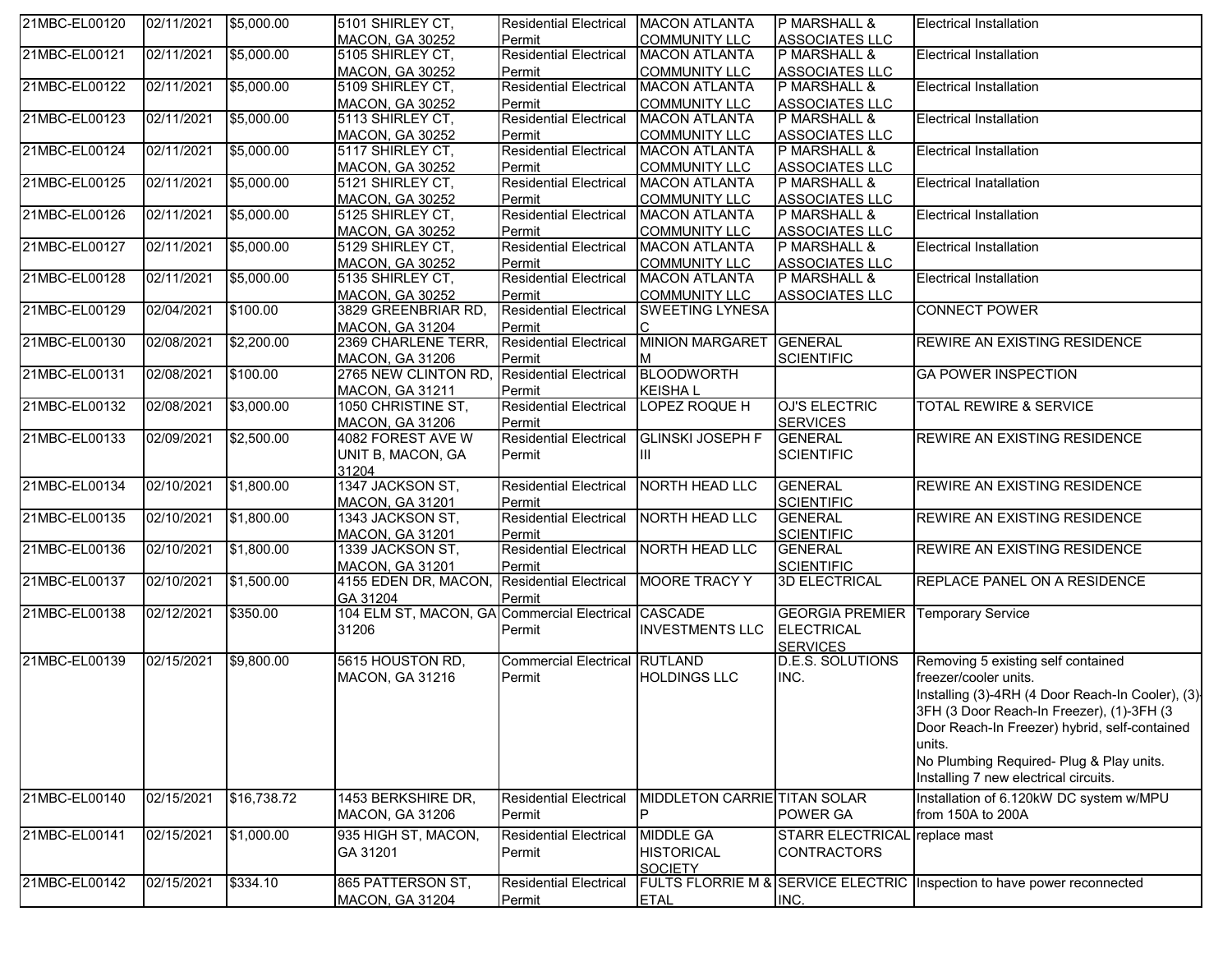| 21MBC-EL00143 | 02/16/2021 | \$500.00    | 1640 KITCHENS RD,                            | <b>Residential Electrical</b>         | <b>WASHINGTON</b>                                          | <b>CHUCK'S</b>          | Needs an inspection in order to restore power   |
|---------------|------------|-------------|----------------------------------------------|---------------------------------------|------------------------------------------------------------|-------------------------|-------------------------------------------------|
|               |            |             | MACON, GA 31211                              | Permit                                | <b>COMMUNICATIONS</b>                                      | <b>ELECTRICAL &amp;</b> |                                                 |
|               |            |             |                                              |                                       |                                                            | <b>HANDYMAN</b>         |                                                 |
|               |            |             |                                              |                                       |                                                            | <b>SERVICES</b>         |                                                 |
| 21MBC-EL00144 | 02/28/2021 | \$10,000.00 | 3301 ROFF AVE,                               | Commercial Electrical MACON-BIBB      |                                                            | SPEIR &                 | Install new service and site lighting.          |
|               |            |             | <b>MACON, GA 31204</b>                       | Permit                                | <b>COUNTY</b>                                              | <b>ASSOCIATES</b>       |                                                 |
|               |            |             |                                              |                                       |                                                            | <b>ELECTRICAL</b>       |                                                 |
|               |            |             |                                              |                                       |                                                            | CONTRACTORS,            |                                                 |
|               |            |             |                                              |                                       |                                                            | INC.                    |                                                 |
| 21MBC-EL00145 | 02/12/2021 | \$9,850.00  | 230 MARGARET CT,                             | <b>Residential Electrical</b>         | <b>MILLER STEVEN &amp;</b>                                 | LEWIS ELECTRIC,         | 22 kw whole home generator installation         |
|               |            |             | <b>MACON, GA 31216</b>                       | Permit                                | <b>HANEY BRENDA</b>                                        | <b>LLC</b>              |                                                 |
| 21MBC-EL00146 | 02/12/2021 | \$9,750.00  | 4949 NORTH MUMFORD Residential Electrical    |                                       | <b>QUINN MARY</b>                                          | LEWIS ELECTRIC,         | Install 22kw whole home generator               |
|               |            |             | <b>RD, MACON, GA 31210</b>                   | Permit                                | <b>CELESTE</b>                                             | <b>LLC</b>              |                                                 |
| 21MBC-EL00147 | 02/11/2021 | \$750.00    | 1008 BIRCH ST, MACON, Residential Electrical |                                       | <b>HERRERA</b>                                             | <b>GENERAL</b>          | METER BASE CHANGE/ TREE PULLED                  |
|               |            |             | GA 31204                                     | Permit                                | <b>MARGARITA ETAL</b>                                      | <b>SCIENTIFIC</b>       | DOWN SERVICE EQUIPMENT                          |
| 21MBC-EL00148 | 02/11/2021 | \$350.00    | 4151 MERCER                                  | Commercial Electrical PARKBROTHERS    |                                                            | <b>GENERAL</b>          | ALTERATION--CEILING FANS (P&P LIQUOR)           |
|               |            |             | UNIVERSITY DR,                               | Permit                                | <b>INC</b>                                                 | <b>SCIENTIFIC</b>       |                                                 |
|               |            |             | <b>MACON, GA 31204</b>                       |                                       |                                                            |                         |                                                 |
| 21MBC-EL00149 | 02/11/2021 | \$300.00    | 2470 THRASHER AVE,                           | <b>Residential Electrical</b>         | <b>WESLEY RALPH C</b>                                      |                         | <b>INSTALLING PANEL BOX</b>                     |
|               |            |             | MACON, GA 31206                              | Permit                                | <b>JR - TERESA</b>                                         |                         |                                                 |
| 21MBC-EL00150 | 02/16/2021 | \$11,000.00 | 130 WOODMERE TRL,                            | <b>Residential Electrical</b>         | KOPLIN MARGARET GREENERGY                                  |                         | RE-WORK 400 AMP ELECTRICAL SERVICE              |
|               |            |             | <b>MACON, GA 31210</b>                       | Permit                                | W                                                          | ELECTRIC LLC            | TO ADD A DUAL 200 AMP AUTOMATIC                 |
|               |            |             |                                              |                                       |                                                            |                         | TRANSFER SWITCH AND INSTALL A 20KW              |
|               |            |             |                                              |                                       |                                                            |                         | STAND BY GENERATOR.                             |
|               |            |             |                                              |                                       |                                                            |                         |                                                 |
| 21MBC-EL00151 | 02/12/2021 | \$450.00    | 3896 RIVERSIDE DR APT Residential Electrical |                                       | DWELL 116 LLC                                              | SHINE'S MR. FIX IT      | <b>GA POWER INSPECTION</b>                      |
|               |            |             | 3844, MACON, GA 31210 Permit                 |                                       |                                                            |                         |                                                 |
|               |            |             |                                              |                                       |                                                            |                         |                                                 |
| 21MBC-EL00152 | 02/12/2021 | \$650.00    | 2957 CRESTLINE DR,                           | <b>Residential Electrical</b>         | DAVIS JOHN L &                                             |                         | <b>REPLACE SERVICE MAST AND WIRING</b>          |
|               |            |             | <b>MACON, GA 31204</b>                       | Permit                                | PAMELA B                                                   |                         | FOR AN EXISTING RESIDENCE                       |
| 21MBC-EL00197 | 02/16/2021 | \$450.00    | 720 Tidewater Cir Apt                        | Commercial Electrical Cynthia Godfrey |                                                            | M.L. DAVIDSON           | New service                                     |
|               |            |             | 11E, Macon, GA 31211                         | Permit                                |                                                            | <b>ELECTRIC</b>         |                                                 |
| 21MBC-EL00198 | 02/16/2021 | \$450.00    | 720 Tidewater Cir Apt                        | Commercial Electrical Zuma Cleveland  |                                                            | M.L. DAVIDSON           | New service                                     |
|               |            |             | 11F, Macon, GA 31211                         | Permit                                |                                                            | <b>ELECTRIC</b>         |                                                 |
| 21MBC-EL00199 | 02/16/2021 | \$450.00    | 720 Tidewater Cir. Apt                       |                                       | Commercial Electrical Crotts Enterprises Inc M.L. DAVIDSON |                         | New service                                     |
|               |            |             | 11G, Macon, GA 31211                         | Permit                                |                                                            | <b>ELECTRIC</b>         |                                                 |
| 21MBC-EL00200 | 02/16/2021 | \$450.00    | 720 Tidewater Cir. Apt                       |                                       | Commercial Electrical Crotts Enterprises Inc M.L. DAVIDSON |                         | New service                                     |
|               |            |             | 11H, Macon, GA 31211                         | Permit                                |                                                            | <b>ELECTRIC</b>         |                                                 |
| 21MBC-EL00201 | 02/16/2021 | \$5,000.00  | 856 STEWART ST,                              | <b>Residential Electrical</b>         | <b>FINNEY FANNIE L</b>                                     | M.L. DAVIDSON           | Rewiring house and installing new service.      |
|               |            |             | <b>MACON, GA 31217</b>                       | Permit                                | <b>ETALS</b>                                               | <b>ELECTRIC</b>         |                                                 |
| 21MBC-EL00202 | 02/16/2021 | \$0.00      | 598 INDUSTRIAL WAY E,                        | <b>Commercial Electrical</b>          | <b>CARTER &amp; TIDWELL</b>                                | MID GA                  | No work. Utility has been disconnected for over |
|               |            |             | MACON, GA 31217                              | Permit                                | <b>LLC</b>                                                 | <b>ELECTRICAL</b>       | six months, and we were informed that an        |
|               |            |             |                                              |                                       |                                                            | <b>SERVICES</b>         | inspection is required before reconnecting      |
|               |            |             |                                              |                                       |                                                            |                         | power.                                          |
| 21MBC-EL00203 | 02/15/2021 | \$2,800.00  | 3975 SPENCER CIR.                            | <b>Residential Electrical</b>         | <b>MACON GENERAL</b>                                       | <b>FOCUS ELECTRIC</b>   | REWIRE 1100 SF HOUSE 150AMP SERVICE             |
|               |            |             | MACON, GA 31206                              | Permit                                | <b>CONTRACTORS L</b>                                       | CO.                     | <b>UPGRADE</b>                                  |
| 21MBC-EL00204 | 02/17/2021 | \$2,500.00  | 131 TUFT SPRINGS RD                          | <b>Commercial Electrical A&amp;D</b>  |                                                            | <b>NORRIS</b>           | NEW SINGLE PHASE 240/120V SERVICE               |
|               |            |             | (aka-100 WASTE                               | Permit                                | <b>ENVIROMENTAL</b>                                        | <b>ELECTRICAL &amp;</b> |                                                 |
|               |            |             | RESEARCH DR.),                               |                                       | SERVICES (G                                                | <b>MAINT SERVICE</b>    |                                                 |
|               |            |             | <b>MACON. GA 31206</b>                       |                                       |                                                            |                         |                                                 |
| 21MBC-EL00205 | 02/17/2021 | \$1,200.00  | 5751 STERLING PL,                            | <b>Residential Electrical</b>         | <b>BRYCE EDWARD O</b>                                      | <b>GENERAL</b>          | SERVICE UPDGRADE AND ALTERATIONS                |
|               |            |             | MACON, GA 31206                              | Permit                                |                                                            | <b>SCIENTIFIC</b>       | TO AN EXISTING RESIDENCE                        |
| 21MBC-EL00206 | 02/17/2021 | \$5,000.00  | 892 PONCE DE LEON                            | <b>Residential Electrical</b>         | <b>ZAHEDA LLC</b>                                          |                         | HOGAN'S ELECTRIC REWIRE ACCORDING TO PRESENT    |
|               |            |             | AVE, MACON, GA 31206                         | Permit                                |                                                            |                         | ELECTRIC CODE 200 AMP SERVICE                   |
| 21MBC-EL00207 | 02/17/2021 | \$4,000.00  | 461 PITTMAN ST,                              | <b>Residential Electrical</b>         | <b>COLEMAN</b>                                             |                         | HOGAN'S ELECTRIC REWIRE ACCORDING TO PRESENT    |
|               |            |             | <b>MACON, GA 31206</b>                       | Permit                                | <b>PROPERTIES INC</b>                                      |                         | ELECTRIC CODE 200 AMP SERVICE                   |
|               |            |             |                                              |                                       |                                                            |                         |                                                 |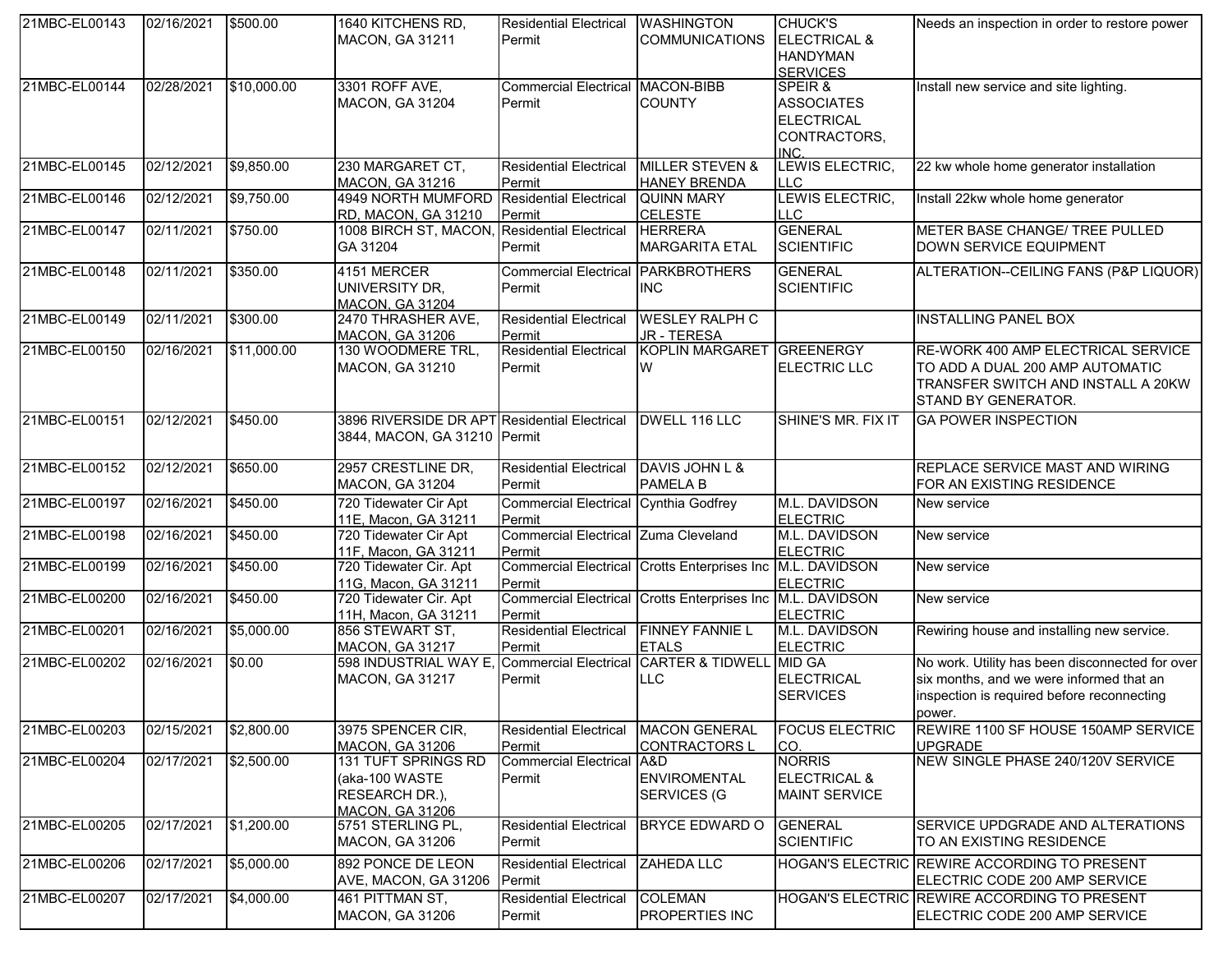| 21MBC-EL00208 | 02/17/2021 | \$6,000.00  | 3145 BLOOMFIELD DR,<br><b>MACON, GA 31206</b>                             | <b>Residential Electrical</b><br>Permit              | <b>MIGA VILLA LLC</b>                                                                 |                                                               | <b>HOGAN'S ELECTRIC REWIRE ACCORDING TO PRESENT</b><br>ELECTRIC CODE 200 AMP SERVICE                |
|---------------|------------|-------------|---------------------------------------------------------------------------|------------------------------------------------------|---------------------------------------------------------------------------------------|---------------------------------------------------------------|-----------------------------------------------------------------------------------------------------|
| 21MBC-EL00209 | 02/17/2021 | \$2,300.00  | 557 CHERRY ST,<br>MACON, GA 31201                                         | <b>Commercial Electrical CITY SCAPE</b><br>Permit    | DEVELOPMENT LLC CONNECTED                                                             | <b>ALWAYS</b><br><b>ELECTRIC</b><br><b>SERVICES</b>           | BUILD NEW 200 AMP SERVICE FOR CITY<br><b>SCOPE DEVELOPMENT</b>                                      |
| 21MBC-EL00210 | 02/17/2021 | \$600.00    | 2720 RIVERSIDE DR STE Commercial Electrical ROYAL<br>126, MACON, GA 31204 | Permit                                               | <b>HOSPITALITY</b><br><b>GROUP INC</b>                                                | <b>TAYLOR ELECTRIC</b><br>CO. INC.                            | <b>REPLACE SERVICE WIRE</b>                                                                         |
| 21MBC-EL00211 | 02/22/2021 | \$1,500.00  | 2421 HEATH RD,<br><b>MACON, GA 31206</b>                                  | <b>Commercial Electrical JW TOWERS LLC</b><br>Permit |                                                                                       | <b>CONTRACTORS</b>                                            | STARR ELECTRICAL Replace service on existing pole                                                   |
| 21MBC-EL00212 | 02/22/2021 | \$1,500.00  | 3361 CHESTNEY RD,<br><b>MACON, GA 31217</b>                               | <b>Commercial Electrical JW TOWERS LLC</b><br>Permit |                                                                                       | <b>CONTRACTORS</b>                                            | STARR ELECTRICAL Replace service on existing pole                                                   |
| 21MBC-EL00213 | 02/22/2021 | \$2,500.00  | 647 PAUL ST, MACON,<br>GA 31206                                           | <b>Residential Electrical</b><br>Permit              | VARNER OSCAR R<br><b>SR</b>                                                           |                                                               | <b>REPLACE WIRING</b>                                                                               |
| 21MBC-EL00214 | 02/19/2021 | \$3,959.10  | 2820 ALLEN RD,<br><b>MACON, GA 31216</b>                                  | <b>Residential Electrical</b><br>Permit              | <b>PACE JUNE C</b>                                                                    | INC.                                                          | SERVICE ELECTRIC Panel and service upgrade to 200amp                                                |
| 21MBC-EL00215 | 02/22/2021 | \$1,000.00  | 897 QUINLAN DR,<br><b>MACON, GA 31206</b>                                 | <b>Residential Electrical</b><br>Permit              | <b>HLM INVESTMENTS</b><br>II C                                                        | <b>HUBBARD</b><br><b>ELECTRIC</b>                             | Change service                                                                                      |
| 21MBC-EL00216 | 02/22/2021 | \$1,000.00  | 720 VALLEY TRL,<br><b>MACON, GA 31204</b>                                 | <b>Residential Electrical</b><br>Permit              | <b>GLEDHILL ARTHUR</b><br>IC IV                                                       | <b>HUBBARD</b><br><b>ELECTRIC</b>                             | Change service                                                                                      |
| 21MBC-EL00217 | 02/22/2021 | \$30,000.00 | 2395 INGLESIDE AVE,<br><b>MACON, GA 31204</b>                             | Permit                                               | Commercial Electrical OUR LADY OF PIZZA D AND G<br><b>ILLC</b>                        | <b>ELECTRICAL</b><br><b>CONTRACTING</b>                       | Installation                                                                                        |
| 21MBC-EL00218 | 02/22/2021 | \$2,500.00  | 3008 CLAIRMONT AVE,<br><b>MACON, GA 31204</b>                             | <b>Residential Electrical</b><br>Permit              | PEACE<br><b>EVERLASTING O</b>                                                         | <b>BLU SOLAR</b><br><b>ENERGY</b>                             | Low voltage electrical rooftop solar panel install                                                  |
| 21MBC-EL00219 | 02/22/2021 | \$2,500.00  | 2554 S NANCELON CIR,<br>MACON, GA 31204                                   | <b>Residential Electrical</b><br>Permit              | NUTTING CONNIE                                                                        | LEWIS ELECTRIC,<br><b>LLC</b>                                 | Meterbase/panel/service change out upgrade                                                          |
| 21MBC-EL00220 | 02/22/2021 | \$500.00    | 4136 FOREST HILL<br>TERR, MACON, GA<br>31210                              | <b>Residential Electrical</b><br>Permit              | <b>THORNTON</b><br><b>TIMOTHY D ETAL</b>                                              | <b>KEN GORDON</b><br><b>ELECTRIC</b>                          | Repair main breaker                                                                                 |
| 21MBC-EL00221 | 02/22/2021 | \$2,800.00  | 1066 PUTNAM ST,<br><b>MACON, GA 31206</b>                                 | <b>Residential Electrical</b><br>Permit              | <b>CRUMP KARA R</b>                                                                   | <b>GENERAL</b><br><b>SCIENTIFIC</b>                           | REWIRE AN EXISITNG RESIDENCE                                                                        |
| 21MBC-EL00222 | 02/23/2021 | \$2,800.00  | 862 FORT HILL ST,<br>MACON, GA 31217                                      | <b>Residential Electrical</b><br>Permit              | <b>GRAYS CHAPPEL</b>                                                                  |                                                               | HOGAN'S ELECTRIC REPAIR ELECTRICAL WIRING AND<br>CORRECT SERVICE AT AN EXISTING<br><b>RESIDENCE</b> |
| 21MBC-EL00223 | 02/23/2021 | \$2,500.00  | 3756 GRAND AVE,<br><b>MACON, GA 31204</b>                                 | <b>Residential Electrical</b><br>Permit              | <b>HARRIS VANESSA</b><br><b>LATRICE</b>                                               |                                                               | HOGAN'S ELECTRIC REBUILD OUTSIDE SERVICE, CHECK<br>INSIDE PANEL OF AN EXISTING<br><b>RESIDENCE</b>  |
| 21MBC-EL00224 | 02/24/2021 | \$398.00    | 3189 MERCER<br>UNIVERSITY DR.<br><b>MACON, GA 31204</b>                   | <b>Commercial Electrical CROMARTIE</b><br>Permit     | <b>RODRICK M-</b><br><b>ANISSA</b>                                                    | <b>SERVICE ELECTRIC</b><br>INC.                               | Inspection to have power reconnected                                                                |
| 21MBC-EL00225 | 02/23/2021 | \$200.00    | 3555 MERCER<br>UNIVERSITY DR,<br><b>MACON, GA 31204</b>                   | Permit                                               | Commercial Electrical MERCER CROSSING NORTHSIDE<br>SHOPPING CEN                       | <b>ELECTRIC</b>                                               | VACANCY INSPECTION FOR B.F.A.M.<br><b>OUTREACH CENTER</b>                                           |
| 21MBC-EL00226 | 02/24/2021 | \$0.00      | 500 HILLCREST<br><b>INDUSTRIAL BLVD,</b><br><b>MACON, GA 31204</b>        | Commercial Electrical MF74 LLC<br>Permit             |                                                                                       | T. D. BRANTLEY<br><b>HEATING AIR &amp;</b><br><b>ELECTRIC</b> | <b>CUSTOMER NEEDS POWER TURNED ON</b><br>BY GA POWER                                                |
| 21MBC-EL00227 | 02/24/2021 | \$400.00    | 88 GREEN ST, MACON,<br>GA 31204                                           | <b>Residential Electrical</b><br>Permit              | <b>BANKSTON HUGH</b><br><b>MELVIN &amp;</b><br><b>BANKSTON</b><br><b>GREGORY HUGH</b> | K & P ELECTRICAL<br><b>SERVICES INC</b>                       | Restore power. Fire at next door property and<br>firemen pulled meter.                              |
| 21MBC-EL00228 | 02/24/2021 | \$1,500.00  | 4197 AYERS BLVD,<br>MACON, GA 31210                                       | <b>Residential Electrical</b><br>Permit              | <b>WOLFSBAUER</b><br><b>INVESTMENTS LLC</b>                                           | SERVICES INC.                                                 | BUTTS ELECTRICAL REWIRE 2 BEDROOM HOME WITH NEW<br><b>SERVICES</b>                                  |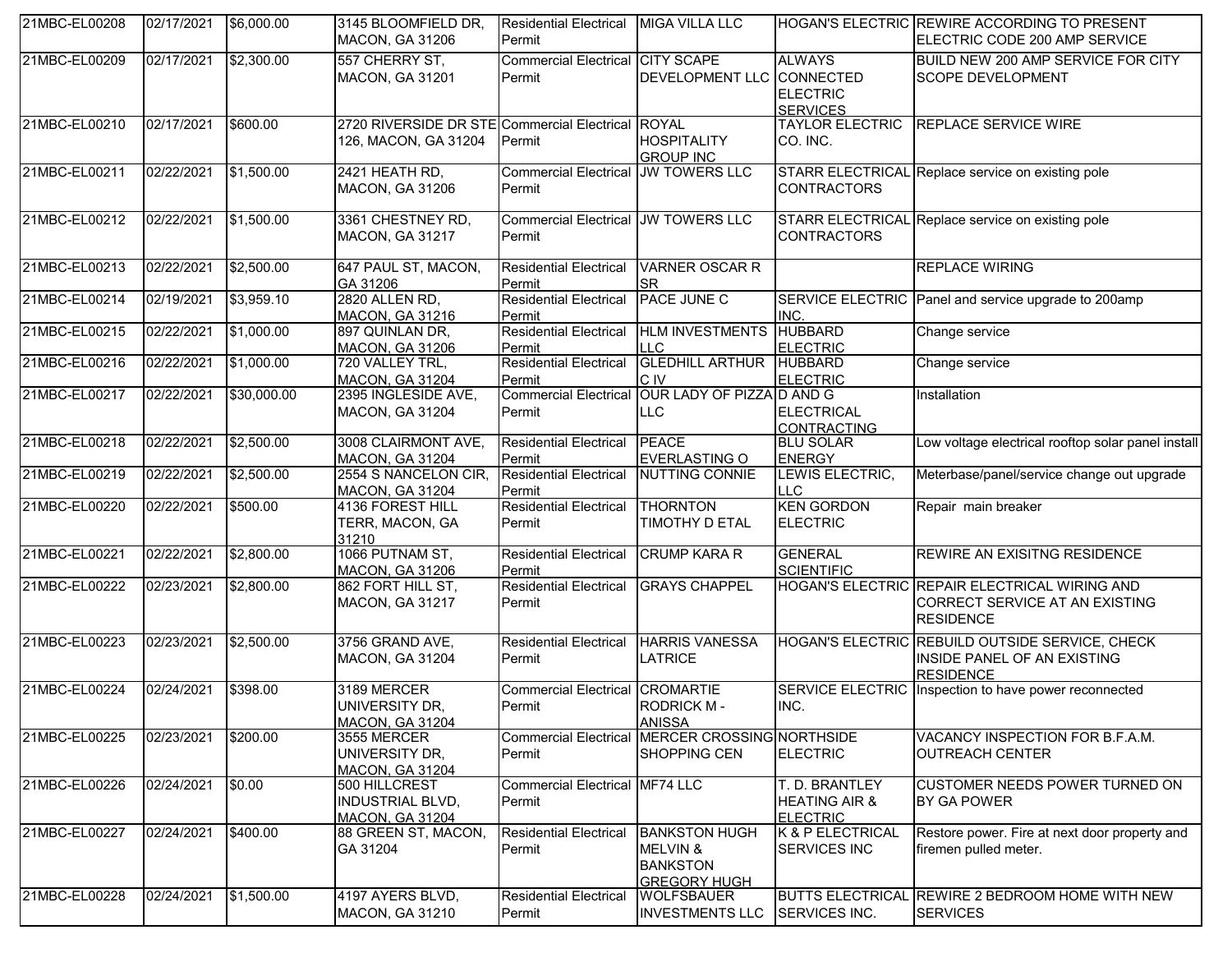| 21MBC-EL00229 | 02/24/2021 | \$2,777.00         | 3178 SOUTH LIZELLA<br>RD, MACON, GA 31052                  | <b>Residential Electrical</b><br>Permit        | IR.                                                 | INC.                                                                      | SLATON NICHOLAS SERVICE ELECTRIC Panel/service change; upgrade to 200amp |
|---------------|------------|--------------------|------------------------------------------------------------|------------------------------------------------|-----------------------------------------------------|---------------------------------------------------------------------------|--------------------------------------------------------------------------|
| 21MBC-EL00230 | 02/24/2021 | \$625.00           | 1162 WOOLFOLK ST<br>UNIT A, MACON, GA<br>31217             | <b>Residential Electrical</b><br>Permit        | <b>ETHRIDGE</b><br><b>CHANTAY L</b>                 | <b>CHANTAY</b><br><b>ETHERIDGE</b>                                        | INSTALL AND WIRE 18 OUTLETS ON IN<br>UNIT A OF DUPLEX                    |
| 21MBC-EL00231 | 02/25/2021 | \$21,000.00        | 540 HEMLOCK ST,<br>MACON, GA 31201                         | <b>Commercial Electrical HEMLOCK</b><br>Permit | <b>PROPERTIES LLC</b>                               | SPEIR &<br><b>ASSOCIATES</b><br><b>ELECTRICAL</b><br>CONTRACTORS,<br>INC. | Hook up new CT scanner machine.                                          |
| 21MBC-EL00232 | 02/28/2021 | \$9,000.00         | 1975 CANTON ST,<br><b>MACON, GA 31204</b>                  | <b>Residential Electrical</b><br>Permit        | <b>DREAM TEAM ONE</b><br><b>LLC</b>                 | <b>RESOLVE</b><br><b>ELECTRIC</b>                                         | Rewire and new service                                                   |
| 21MBC-EL00233 | 02/25/2021 | \$2,750.00         | 1506 FLORENCE AVE,<br>MACON, GA 31204                      | <b>Residential Electrical</b><br>Permit        | <b>SMITH ALFRED</b>                                 | <b>STARR ELECTRICAL</b><br><b>CONTRACTORS</b>                             | replace service and inside panel                                         |
| 21MBC-EL00234 | 02/25/2021 | \$334.10           | 3490 DOSTER WAY,<br><b>MACON, GA 31217</b>                 | <b>Residential Electrical</b><br>Permit        | <b>WALKMOORE</b><br><b>BLUEPRINT LLC</b>            | <b>SERVICE ELECTRIC</b><br>INC.                                           | Inspection to have power reconnected                                     |
| 21MBC-EL00235 | 02/28/2021 | \$4,000.00         | 4652 BROOKLAWN ST,<br><b>MACON, GA 31210</b>               | <b>Residential Electrical</b><br>Permit        | <b>SPEAR JAMES A JR</b>                             | LEWIS ELECTRIC,<br><b>LLC</b>                                             | Service Upgrade                                                          |
| 21MBC-EL00237 | 02/28/2021 | \$13,850.00        | 2950 CASTLEWOODS<br>DR, MACON, GA 31204                    | <b>Residential Electrical</b><br>Permit        | SHIRK ROBERT B &<br><b>MARLENE</b>                  | LEWIS ELECTRIC,<br><b>LLC</b>                                             | Generator Installation and service upgrade                               |
| 21MBC-EL00238 | 02/26/2021 | \$1,500.00         | 158 LINSTEAD DR,<br><b>MACON, GA 31216</b>                 | <b>Residential Electrical</b><br>Permit        | <b>RAMIREZ DAYSI &amp;</b><br><b>JOSE RODRIGUEZ</b> | <b>DAYSI RAMIREZ</b>                                                      | <b>PERMANENT POWER</b>                                                   |
| 21MBC-EL00239 | 02/28/2021 | \$1,200.00         | 1546 STRATFORD CIR,<br><b>MACON, GA 31206</b>              | <b>Residential Electrical</b><br>Permit        | <b>BIG HOWARD</b><br><b>PROPERTIES LLC</b>          | <b>GENERAL</b><br><b>SCIENTIFIC</b>                                       | <b>SERVICE UPGRADE</b>                                                   |
| 21MBC-EL00241 | 02/26/2021 | \$800.00           | 2924 SOUTHSHORE DR.<br><b>MACON, GA 31204</b>              | <b>Residential Electrical</b><br>Permit        | <b>LIN YING</b>                                     | <b>SCHAFFER</b><br><b>ELECTRIC SERVICE</b>                                | Repair service mast                                                      |
| 21MBC-EL00242 | 02/26/2021 | \$3,700.00         | 757 PINEVIEW AVE,<br><b>MACON, GA 31206</b>                | <b>Residential Electrical</b><br>Permit        | SMITH SHEQUIITA V JE POWER CO                       |                                                                           | <b>REWIRE</b>                                                            |
| 21MBC-FR00001 | 02/08/2021 | \$1,800.00         | 5577 THOMASTON RD,<br>MACON, GA 31220                      | Fire Extinguishing<br>System                   | <b>JWAVII MACON LLC</b>                             | <b>WEST FIRE</b><br><b>EXTINGUISHER</b><br>SERVICE, INC                   | Installation of Fire Suppression System                                  |
| 21MBC-FR00005 | 02/01/2021 | \$400.00           | 1730 West End Avenue,<br>Macon, GA 31201                   | <b>Fire Alarm</b>                              | <b>CORP. OF MERCER</b><br><b>UNIVERSITY</b>         | <b>MAJOR AND</b><br>ASSOCIATES, INC.                                      | RELOCATE STROBE TO ADJACENT WALL<br>OF THE MERCER WELCOME CENTER         |
| 21MBC-FR00009 | 02/02/2021 | \$85,000.00        | 536 THIRD ST, MACON,<br>GA 31201                           | <b>Fire Sprinkler</b>                          | 536 THIRD LLC                                       | <b>GEORGIA</b><br><b>AUTOMATIC</b><br><b>SPRINKLER</b>                    | We will install new sprinkler systems in an ex<br>bldg.                  |
| 21MBC-FR00010 | 02/12/2021 | \$10,000.00        | 461 THIRD ST, MACON,<br>GA 31201                           | <b>Fire Alarm</b>                              | 461 THIRD LLC                                       | <b>A-COM SECURITY</b><br>CO., LLLP                                        | Install fire system                                                      |
| 21MBC-FR00013 | 02/04/2021 | \$15,000.00        | 4760 FORSYTH RD,<br>MACON, GA 31210                        | <b>Fire Sprinkler</b>                          | <b>WESLEYAN</b><br><b>COLLEGE</b>                   | <b>GEORGIA</b><br><b>AUTOMATIC</b><br><b>SPRINKLER</b>                    | new sprinkler system for 3rd floor of ex library<br>bldg                 |
| 21MBC-FR00017 | 02/26/2021 | \$16,500.00        | 1188 GRAY HWY,<br>MACON, GA 31211                          | <b>Fire Sprinkler</b>                          | <b>SCHUSTER</b><br><b>ENTERPRISES LLC</b>           | <b>FULLER FIRE &amp;</b><br><b>SAFETY</b><br>EQUIPMENT INC.               | <b>INSTALL (10) WET SPRINKLER PIPE</b><br>SYSTEM FOR BURGER KING         |
| 21MBC-FR00021 | 02/22/2021 | \$4,500.00         | 5577 THOMASTON<br>ROAD SUITE B5,<br><b>MACON, GA 31220</b> | <b>Fire Sprinkler</b>                          | MR & MRS HINKLE                                     | <b>CENTRAL FIRE</b><br>PROTECTION, INC.                                   | Fire sprinkler submittal for Graffitis Pizza tenant<br>finish.           |
| 21MBC-MC00038 | 02/03/2021 | \$5,795.00         | 957 WIMBLEDON RD,<br><u>MACON, GA 31210</u>                | Residential<br><b>Mechanical Permit</b>        | <b>ANDERSON EDGAR</b><br>F - DEBRA S                | CONDITIONED AIR,<br>INC.                                                  | condenser, coil and furnace                                              |
| 21MBC-MC00040 | 02/01/2021 | \$5,000.00         | 2519 DAPLETON DR,<br><b>MACON, GA 31206</b>                | Residential<br><b>Mechanical Permit</b>        | <b>FREEMAN</b><br><b>MCARTHUR</b>                   | <b>WE CARE HEATING</b><br>AND AIR                                         | Installation of a 2.5 ton hvac unit                                      |
| 21MBC-MC00041 | 02/04/2021 | $\sqrt{$4,000.00}$ | 1804 WAVERLAND DR,<br><b>MACON, GA 31211</b>               | Residential<br><b>Mechanical Permit</b>        | <b>PIERSON</b><br><b>CHRISTOPHER L &amp;</b>        | <b>AIR CONDITON</b>                                                       | KEADLE HEATING & HVAC INSTALLATION (PACKAGED UNIT)                       |
| 21MBC-MC00042 | 02/04/2021 | \$5,147.00         | 1432 SADDLE HORN DR,<br><b>MACON, GA 31220</b>             | Residential<br><b>Mechanical Permit</b>        | PENN DONNA                                          | <b>HOKES HEATING &amp;</b><br><b>AIR</b>                                  | Replacing heating and air unit                                           |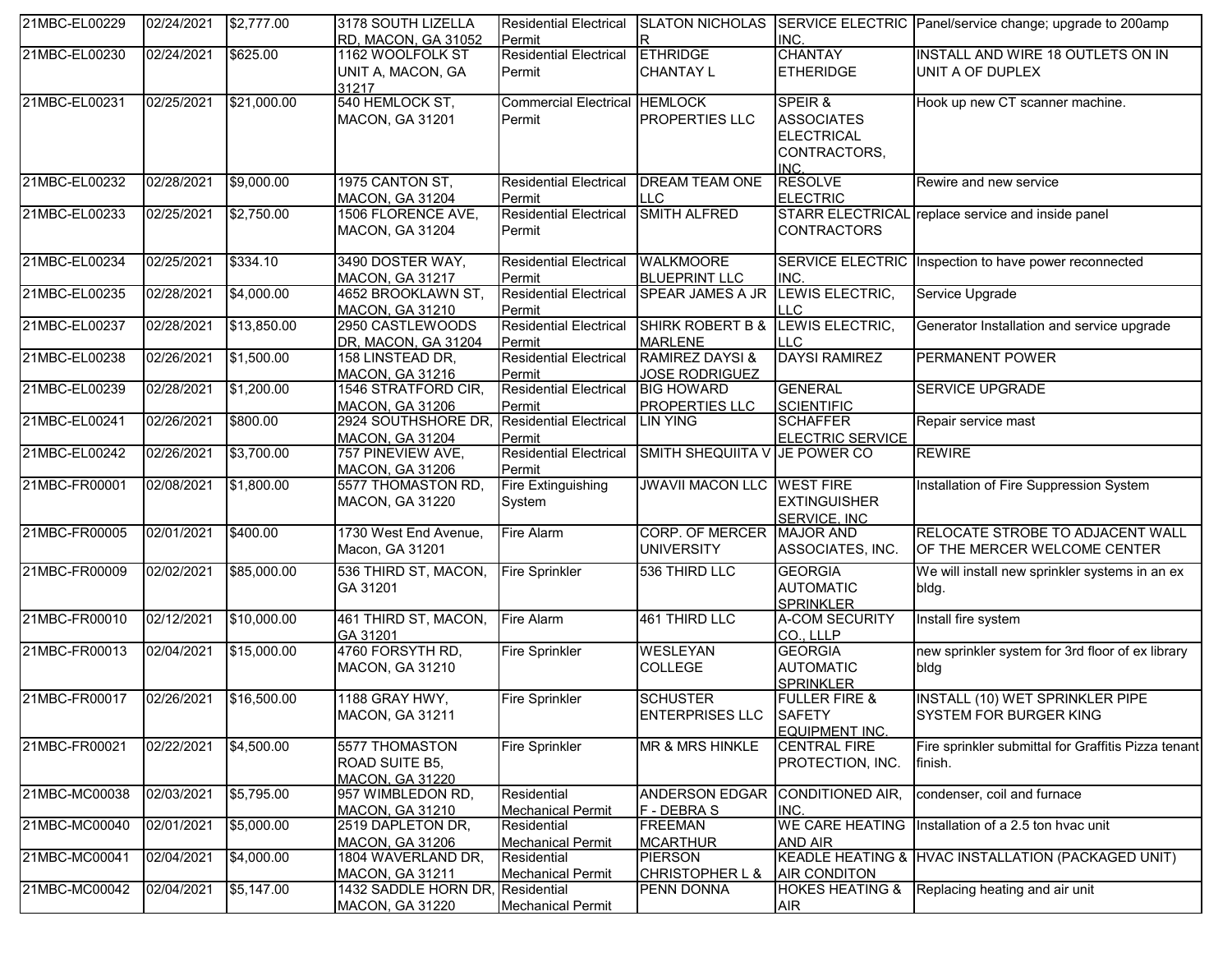| 21MBC-MC00043 02/11/2021 |            | \$6,600.00   | 575 STONE EDGE RD,<br><b>MACON, GA 31210</b> | <b>Mechanical Permit</b> | <b>ANDERSON</b><br><b>ROBERT M &amp;</b>   | AIR CONDITIONING, CONDENSING UNIT | DEEB HEATING AND CHANGE OUT OF FURNACE, COIL, AND |
|--------------------------|------------|--------------|----------------------------------------------|--------------------------|--------------------------------------------|-----------------------------------|---------------------------------------------------|
|                          |            |              |                                              |                          | <b>DEBORAH</b>                             | INC.                              |                                                   |
| 21MBC-MC00044            | 02/11/2021 | \$6,100.00   | 950 WEST GRENADA                             | Residential              | ARNOLD KATHLEEN TOTAL COMFORT              |                                   | <b>HVAC Replacement</b>                           |
|                          |            |              | TERR, MACON, GA                              | <b>Mechanical Permit</b> | <b>ALFORD</b>                              | <b>COOLING AND</b>                |                                                   |
|                          |            |              | 31206                                        |                          |                                            | <b>HEATING, LLC</b>               |                                                   |
| 21MBC-MC00045            | 02/11/2021 | \$19,810.00  | 6748 COLAPARCHEE                             | Residential              | NATIONS CAROLYN BUCKY HOLLAND              |                                   | 3.5 ton hp, 2.5 ton hp                            |
|                          |            |              | <b>RD, MACON, GA 31210</b>                   | <b>Mechanical Permit</b> | B                                          | <b>HEATING &amp; AIR INC.</b>     |                                                   |
| 21MBC-MC00047            | 02/11/2021 | \$6,703.00   | 239 JORDAN FOREST                            | Residential              | FISHER GERALD E & BUCKY HOLLAND            |                                   | 3 ton hp                                          |
|                          |            |              | DR, MACON, GA 31220                          | <b>Mechanical Permit</b> | <b>KAREN J A</b>                           | HEATING & AIR INC.                |                                                   |
| 21MBC-MC00048            | 02/11/2021 | \$3,500.00   | 244 PROVIDENCE BLVD,                         | Residential              | <b>MEEKS THOMAS &amp;</b>                  | <b>BUCKY HOLLAND</b>              | 90,000 BTU furnace                                |
|                          |            |              | MACON, GA 31210                              | <b>Mechanical Permit</b> | <b>SHARON A</b>                            | HEATING & AIR INC.                |                                                   |
|                          |            |              |                                              |                          |                                            |                                   |                                                   |
| 21MBC-MC00049            | 02/11/2021 | \$6,763.00   | 773 KINGS MOUNTAIN                           | Residential              | <b>SESSIONS</b>                            | <b>BUCKY HOLLAND</b>              | 3 ton a/c, coil, furnace                          |
|                          |            |              | RD, MACON, GA 31210                          | <b>Mechanical Permit</b> | <b>REBECCAW</b>                            | HEATING & AIR INC.                |                                                   |
| 21MBC-MC00050            | 02/09/2021 | \$11,000.00  | 5080 RIVERSIDE DR,                           | Commercial               | THE HIGBEE CO                              | <b>MCKAY VENTURES,</b>            | CHANGE OUT ONE AC UNIT FOR LA                     |
|                          |            |              | <b>MACON, GA 31210</b>                       | <b>Mechanical Permit</b> |                                            | INC.                              | PARRILLA MEXICAN RESTAURANT                       |
|                          |            |              |                                              |                          |                                            |                                   | (REPLACE PERMIT #2019-00005457)                   |
| 21MBC-MC00051            | 02/11/2021 | \$7,000.00   | 5615 HOUSTON RD,                             | Commercial               | <b>RUTLAND</b>                             | <b>KOVACK</b>                     | LIKE FOR LIKE RTU REPLACEMENT OF 3                |
|                          |            |              | MACON, GA 31216                              | <b>Mechanical Permit</b> | <b>HOLDINGS LLC</b>                        | <b>MECHANICAL</b>                 | <b>UNITS</b>                                      |
| 21MBC-MC00052            | 02/09/2021 | \$4,769.00   | 187 ROGERS AVE,                              | Residential              | FULWOOD MICHAEL PRO TECH AIR LLC           |                                   | Install 3ton/14seer Lennox heatpump               |
|                          |            |              | MACON, GA 31204                              | <b>Mechanical Permit</b> | W                                          |                                   | condenser with a 3-ton evap coil                  |
| 21MBC-MC00053            | 02/10/2021 | \$4,500.00   | 1347 JEFFERSON ST,                           | Commercial               | <b>AVLT H LLC DBA</b>                      | J &J HEATING & AIR,               | Install Air Conditioning Unit                     |
|                          |            |              | <b>MACON, GA 31201</b>                       | <b>Mechanical Permit</b> | NORTHLAKE V                                | <b>LLC</b>                        |                                                   |
| 21MBC-MC00054            | 02/10/2021 | \$125,000.00 | 1188 GRAY HWY,                               | Commercial               | <b>SCHUSTER</b>                            | <b>CENTRAL GA</b>                 | Replace five (5) gas/electric rooftop units and   |
|                          |            |              | <b>MACON, GA 31211</b>                       | <b>Mechanical Permit</b> | <b>ENTERPRISES LLC</b>                     | <b>HEATING &amp;</b>              | install all new ductwork. Replace bathroom        |
|                          |            |              |                                              |                          |                                            | COOLING, INC.                     | exhaust.                                          |
| 21MBC-MC00055            | 02/10/2021 | \$4,000.00   | 1025 AHWENASA TRL,                           | Residential              | <b>DOJ PROPERTIES</b>                      | A. B. LEE HEATING                 | Replace HVAC                                      |
|                          |            |              | MACON, GA 31220                              | <b>Mechanical Permit</b> | <b>LLC</b>                                 | <b>AND AIR</b>                    |                                                   |
| 21MBC-MC00056            | 02/15/2021 | \$5,970.00   | 242 BEVERLY PL,                              | Commercial               | <b>CHAPMAN AMELDA</b>                      | <b>AIR TEMPERATURE</b>            | Replace Gas Package Unit                          |
|                          |            |              | <b>MACON, GA 31204</b>                       | <b>Mechanical Permit</b> |                                            | CONTROL, INC.                     |                                                   |
| 21MBC-MC00057            | 02/15/2021 | \$8,000.00   | 230 MARGARET CT,                             | Residential              | <b>MILLER STEVEN &amp;</b>                 | <b>WE CARE HEATING</b>            | Installation on a 4 ton XL16 hvac unit            |
|                          |            |              | <b>MACON, GA 31216</b>                       | <b>Mechanical Permit</b> | <b>HANEY BRENDA</b>                        | <b>AND AIR</b>                    |                                                   |
| 21MBC-MC00058            | 02/25/2021 | \$6,900.00   | 1550 JOHNSON RD,                             | <b>Mechanical Permit</b> | <b>VAN HORN</b>                            |                                   | DEEB HEATING AND INSTALLATION OF 5-TON HEAT PUMP, |
|                          |            |              | MACON, GA 31220                              |                          | <b>KENNETH M</b>                           |                                   | AIR CONDITIONING, AIRHANDLER OUTDOOR UNIT         |
|                          |            |              |                                              |                          |                                            | INC.                              |                                                   |
| 21MBC-MC00059            | 02/17/2021 | \$4,300.00   | 1212 ROSS ST, MACON,                         | Residential              | <b>SFORZO PAIGE L &amp;</b>                | CONDITIONED AIR,                  | HEAT PUMP AND AIR HANDLER                         |
|                          |            |              | GA 31201                                     | <b>Mechanical Permit</b> | <b>DAVIS</b>                               | INC.                              |                                                   |
| 21MBC-MC00060            | 02/15/2021 | \$26,000.00  | 504 SECOND ST,                               | Commercial               | <b>RS GOSS</b>                             | <b>PRO-AIRE LLC</b>               | install the heat pump systems and duct work       |
|                          |            |              | <b>MACON, GA 31201</b>                       | <b>Mechanical Permit</b> | <b>PROPERTIES LLC</b>                      |                                   |                                                   |
| 21MBC-MC00061            | 02/16/2021 | \$8,000.00   | 353 PIERCE AVE,                              | <b>Mechanical Permit</b> | 353 PIERCE LLC                             | <b>JW AIR</b>                     | Replacing Air conditioning systems in a duplex    |
|                          |            |              | <b>MACON, GA 31204</b>                       |                          |                                            |                                   | Work to include removal of old equipment          |
|                          |            |              |                                              |                          |                                            |                                   | replacing it with 2 split heat pump systems to,   |
|                          |            |              |                                              |                          |                                            |                                   | include indoor Air Handling unit with coils,      |
|                          |            |              |                                              |                          |                                            |                                   | outdoor condensers, with connecting line sets     |
|                          |            |              |                                              |                          |                                            |                                   | and the necessary ductwork to make the            |
|                          |            |              |                                              |                          |                                            |                                   | change                                            |
| 21MBC-MC00062            | 02/17/2021 | \$5,995.00   | 856 STEWART ST,                              | Residential              | <b>FINNEY FANNIE L</b>                     | <b>PRO-AIRE LLC</b>               | heat pump installation with ductwork              |
|                          |            |              | <b>MACON, GA 31217</b>                       | <b>Mechanical Permit</b> | <b>ETALS</b>                               |                                   |                                                   |
| 21MBC-MC00063            | 02/22/2021 | \$10,089.00  | 305 ORANGE ST,                               | Residential              | <b>DEIGNAN DAVID M &amp; BUCKY HOLLAND</b> |                                   | 3 ton heat pump                                   |
|                          |            |              | <b>MACON, GA 31201</b>                       | <b>Mechanical Permit</b> | <b>DEBRA</b>                               | <b>HEATING &amp; AIR INC.</b>     |                                                   |
| 21MBC-MC00064            | 02/22/2021 | \$3,708.00   | 830 WILL SCARLET                             | Residential              | <b>CHANEY</b>                              | <b>BUCKY HOLLAND</b>              | 80,000 btu 90% furnace                            |
|                          |            |              | WAY, MACON, GA 31220 Mechanical Permit       |                          | <b>RONNESHA</b>                            | HEATING & AIR INC.                |                                                   |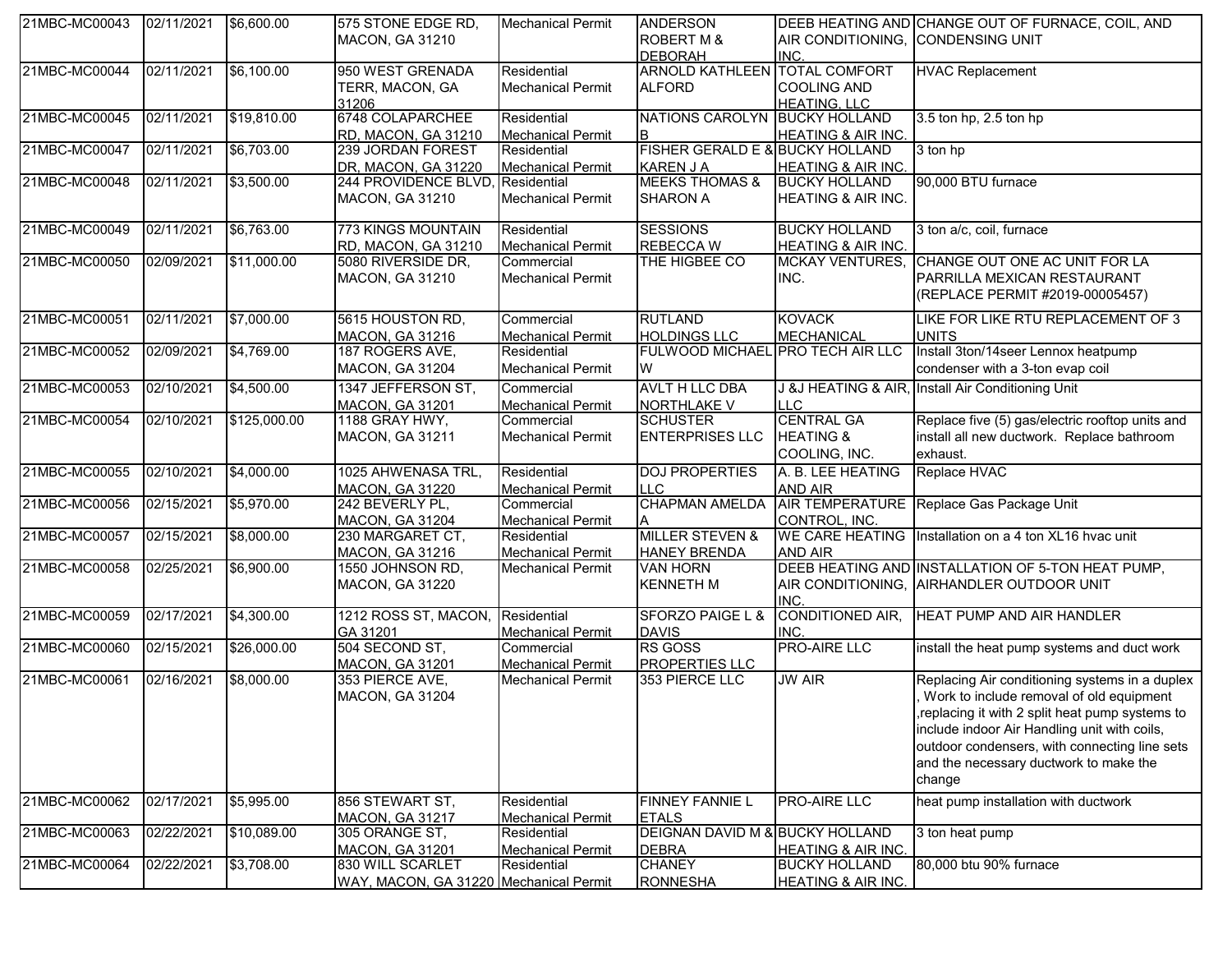| 21MBC-MC00065             | 02/22/2021 | \$5,975.00   | 1296 JACKSON<br>SPRINGS RD, MACON,<br>GA 31211 | Residential<br><b>Mechanical Permit</b>         | <b>CLAXTON RUSSELL BUCKY HOLLAND</b><br>E - NATALIE | HEATING & AIR INC.                                                         | 5 ton a/c, gas furnace                                                                                  |
|---------------------------|------------|--------------|------------------------------------------------|-------------------------------------------------|-----------------------------------------------------|----------------------------------------------------------------------------|---------------------------------------------------------------------------------------------------------|
| 21MBC-PL00011             | 02/11/2021 | \$900.00     | 580 BEL MEADE PL,<br><b>MACON, GA 31204</b>    | <b>Plumbing Permit</b>                          | <b>BANKS SUSAN</b>                                  | <b>PRO TECH</b><br><b>PLUMBING</b>                                         | <b>REPLACE WATER HEATER</b>                                                                             |
| 21MBC-PL00015             | 02/04/2021 | \$12,000.00  | 4065 FORSYTH RD,<br><b>MACON, GA 31210</b>     | Permit                                          | Commercial Plumbing WAFFLE HOUSE INC PLUMBING ON    | PURPOSE, LLC                                                               | Install plumbing in new Waffle House                                                                    |
| 21MBC-PL00016             | 02/02/2021 | \$3,000.00   | 4524 FORSYTH RD,<br>MACON, GA 31210            | Commercial Plumbing FRANK P RAULS &<br>Permit   | <b>TYLER J</b>                                      | <b>DAVIS PLUMBING</b>                                                      | ROUGH IN FOR 1 SHAMPOO SINK, 1 BAR<br>SINK. INVOLVES CUTTING SLAB SET OUT<br>OF SHAMPOO SINK & BAR SINK |
| 21MBC-PL00017             | 02/11/2021 | \$1,500.00   | 2123 GENERAL<br>WINSHIP DR, MACON,             | <b>Plumbing Permit</b>                          | <b>WHITLOW JEFFREY PRO TECH</b>                     | <b>PLUMBING</b>                                                            | REPLACE GAS WATER HEATER                                                                                |
| 21MBC-PL00018             | 02/10/2021 | \$1,385.00   | 450 PIERCE AVE,<br><b>MACON, GA 31204</b>      | <b>Residential Plumbing</b><br>Permit           | <b>MARTIN BASQUE</b>                                | <b>JS WHITENER ENT</b>                                                     | water heater replacement                                                                                |
| 21MBC-PL00019             | 02/09/2021 | \$2,600.00   | 1136 ST ANDREWS DR,<br>MACON, GA 31210         | <b>Plumbing Permit</b>                          | <b>LEWIS RUSSELL W</b><br>& DIANE A                 | <b>PRO TECH</b><br><b>PLUMBING</b>                                         | REPLACE 80 GALLON NATURAL GAS<br><b>WATER HEATER</b>                                                    |
| 21MBC-PL00020             | 02/11/2021 | \$2,200.00   | 443 EDGEWATER CIR,<br><b>MACON, GA 31220</b>   | <b>Plumbing Permit</b>                          | <b>CHRISTY JAMES M</b><br><b>CATHERINE</b>          | <b>PRO TECH</b><br><b>PLUMBING</b>                                         | water service                                                                                           |
| 21MBC-PL00021             | 02/16/2021 | \$4,500.00   | 4131 WORSHAM AVE,<br>MACON, GA 31206           | Residential Plumbing MALCON<br>Permit           | <b>ESTANISLAO &amp;</b><br><b>BRENDA</b>            | <b>COVENANT</b><br>PLUMBING, LLC                                           | Sewer line replacement                                                                                  |
| 21MBC-PL00022             | 02/15/2021 | \$3,500.00   | 3711 GREENBRIAR RD,<br><b>MACON, GA 31204</b>  | <b>Residential Plumbing</b><br>Permit           | <b>SIMMONS COLLINS</b><br><b>JR - PATRICI</b>       | <b>WEST PLUMBING</b><br>INC.                                               | replace sewer                                                                                           |
| 21MBC-PL00024             | 02/17/2021 | \$1,500.00   | 856 STEWART ST,<br><b>MACON, GA 31217</b>      | <b>Residential Plumbing</b><br>Permit           | <b>FINNEY FANNIE L</b><br><b>ETALS</b>              | MBPU INC.                                                                  | REPLACE FIXTURES & CHANGE OUT<br><b>WATER PIPE</b>                                                      |
| 21MBC-PL00025             | 02/18/2021 | \$7,000.00   | 184 MARJANE DR,<br>MACON, GA 31210             | Permit                                          | Residential Plumbing SWANN HARRIET E M L SCARBARY   | PLUMBING CO., LLC RESIDENCE                                                | <b>INSTALLING NEW SEWER FOR A</b>                                                                       |
| 21MBC-PL00026             | 02/23/2021 | \$3,637.00   | 113 ALEXANDRIA DR,<br>MACON, GA 31210          | <b>Residential Plumbing</b><br>Permit           | <b>MCKAY ANISS H</b>                                | <b>DAVIS PLUMBING</b><br>CO.                                               | REPLACE SECTION OF SEWER FROM<br><b>HOUSE TO ROAD</b>                                                   |
| 21MBC-PL00027             | 02/25/2021 | \$12,000.00  | 3931 RIDGE AVE,<br>MACON, GA 31210             | <b>Residential Plumbing</b><br>Permit           | MARBLE VENTURES HARVEY'S                            | <b>PLUMBING &amp;</b><br><b>IRRIGATION, INC.</b>                           | Repair/ replacement of 4" sanitary sewer for<br>single family residence                                 |
| 21MBC-PL00029             | 02/25/2021 | \$1,000.00   | 1843 KIRKWOOD DR,<br>MACON, GA 31211           | Residential Plumbing DAVIS SIX FAMILY<br>Permit | <b>INVESTMENTS</b>                                  | <b>MARLER'S</b><br><b>PLUMBING</b><br><b>SERVICES</b>                      | <b>Repair Sewer Laterals</b>                                                                            |
| 21MBC-PL00030             | 02/25/2021 | \$1,000.00   | 892 PONCE DE LEON<br>AVE, MACON, GA 31206      | <b>Residential Plumbing</b><br>Permit           | ZAHEDA LLC                                          |                                                                            | REPLACE/REPAIR PIPE                                                                                     |
| 21MBC-PO00002             | 02/03/2021 | \$65,000.00  | 140 MYRICK DR,<br><b>MACON, GA 31220</b>       | Pool - Residential                              | <b>ENGLISH BERINA</b><br><b>REGINA ETAL</b>         | <b>IVEY LEAGUE</b><br><b>POOLS</b>                                         | <b>INSTALLATION OF A POOL FOR AN</b><br><b>EXISTING RESIDENCE</b>                                       |
| 21MBC-PO00004             | 02/22/2021 | \$40,000.00  | 150 RIVERBEND TRL,<br><b>MACON, GA 31211</b>   | Pool - Residential                              | PAUL WILLIAM R JR WR PAUL JR.                       | (HOMEOWNER)                                                                | <b>INSTALL POOL FOR AN EXISTING</b><br>RESIDENCE INCLUDING ELECTRICAL AND<br><b>PLUMBING</b>            |
| 21MBC-PO00005             | 02/22/2021 | \$35,000.00  | 4741 OXFORD RD,<br><b>MACON, GA 31210</b>      | Pool - Residential                              | <b>SWANSON TODD P</b><br>& RYAN CEASAR              | MID-STATE POOLS                                                            | 20x40 Swimming Pool                                                                                     |
| 21MBC-PO00006             | 02/22/2021 | \$25,000.00  | 211 NATCHEZ TRCE,<br>MACON, GA 31216           | Pool - Residential                              | <b>BURCH MATTHEW</b><br><b>EDWARD &amp; LISA</b>    | <b>BAILEY POOLS</b>                                                        | POOL INSTALLATION FOR AN EXISTING<br><b>RESIDENCE</b>                                                   |
| 21MBC-RBP00054 02/01/2021 |            | \$26,120.00  | 4309 OLD CLUB RD,<br>MACON, GA 31210           | <b>Residential Remodel</b>                      | RABUN WILLIAM R & WILLIAM RABUN                     | (HOMEOWNER)                                                                | REPLACE CRACKED CONCRETE SLAB<br>TOPPING AND REINFORCE RETAINING<br><b>WALL</b>                         |
| 21MBC-RBP00055 02/04/2021 |            | \$221,255.00 | 126 COURTNEY LEIGH<br>LN, MACON, GA 31210      | New Single Family<br><b>Dwelling</b>            | <b>THREE OAKS</b><br><b>CONSTRUCTION &amp;</b>      | <b>THREE OAKS</b><br><b>CONSTRUCTION</b><br><b>AND</b><br>DEVELOPMENT. INC | New single family dwelling including 3 trades                                                           |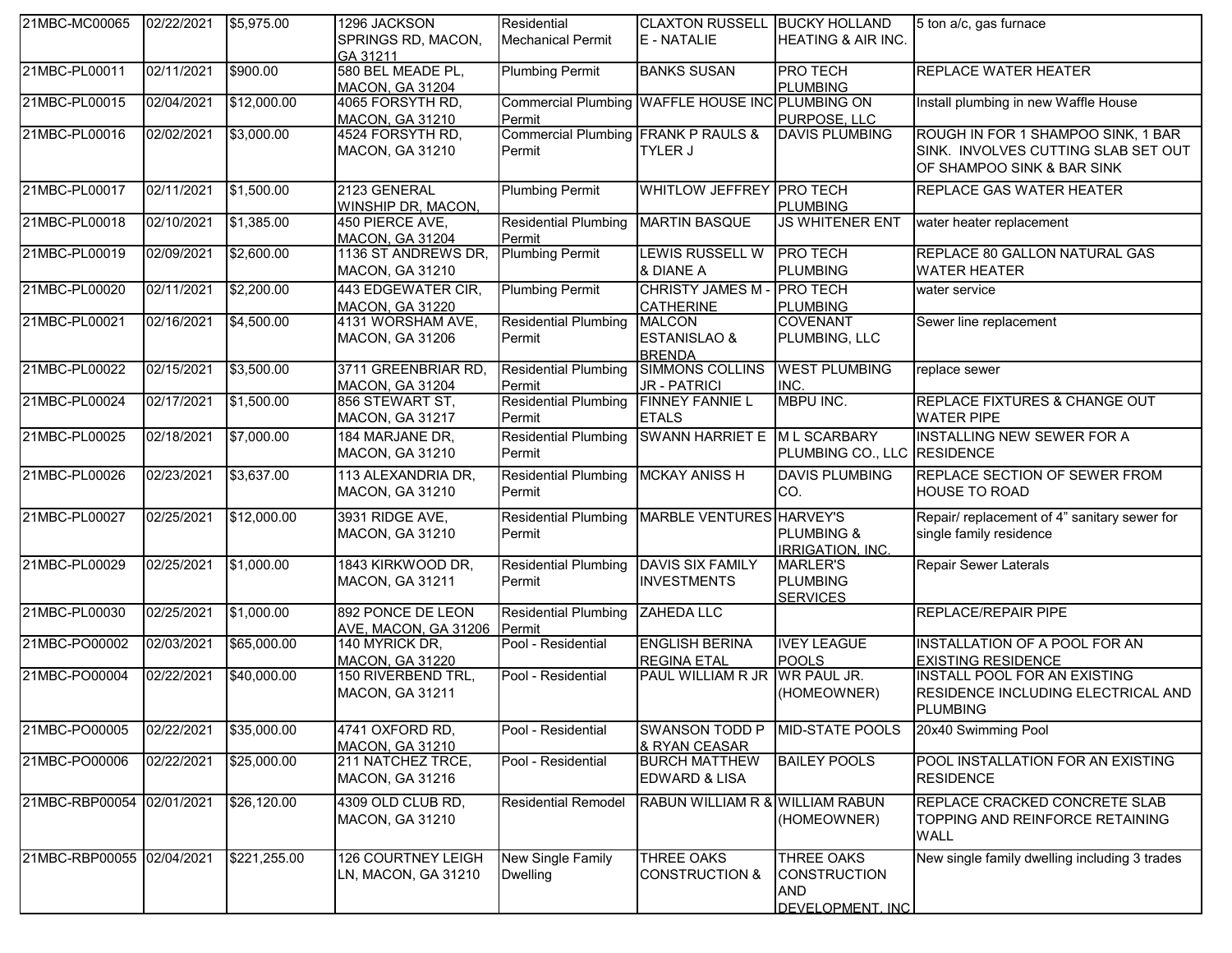| 21MBC-RBP00056 02/04/2021 | \$242,760.00   | <b>130 COURTNEY LEIGH</b><br>LN, MACON, GA 31210           | New Single Family<br><b>Dwelling</b>        | <b>THREE OAKS</b><br><b>CONSTRUCTION &amp;</b> | <b>THREE OAKS</b><br><b>CONSTRUCTION</b><br><b>AND</b>                     | New single family dwelling including 3 trades                                                 |
|---------------------------|----------------|------------------------------------------------------------|---------------------------------------------|------------------------------------------------|----------------------------------------------------------------------------|-----------------------------------------------------------------------------------------------|
|                           |                |                                                            |                                             |                                                | DEVELOPMENT. INC                                                           |                                                                                               |
| 21MBC-RBP00057 02/01/2021 | \$10,000.00    | 2856 DEEB DR, MACON,<br>GA 31206                           | <b>Residential Remodel</b>                  | <b>REYES LUCIANO A</b>                         |                                                                            | INTERIOR RENOVATIONS-PUTTING IN A<br>NEW KITCHEN, ELECTRICAL, & PLUMBING                      |
| 21MBC-RBP00058 02/01/2021 | \$12,000.00    | 2874 BARRETT AVE,<br><b>MACON, GA 31206</b>                | <b>Residential Remodel</b>                  | JEROLD MILLER                                  |                                                                            | ROOF, SIDING, HVAC, FLOORING,<br>PLUMBING, ELECTRICAL, SHEETROCK                              |
| 21MBC-RBP00059 02/02/2021 | \$320,000.00   | 6928 MISSOURI RD,<br><b>MACON, GA 31052</b>                | <b>New Single Family</b><br><b>Dwelling</b> | <b>HARDEN BRIAN &amp;</b><br><b>ALICIA M</b>   | LMH<br>CONSTRUCTION,<br>INC.                                               | Construct new single family residence including<br>3 trades.                                  |
| 21MBC-RBP00060 02/04/2021 | \$161,559.00   | 1108 STILLWATER LN,<br>MACON, GA 31210                     | <b>New Single Family</b><br><b>Dwelling</b> | <b>OVERLOOK AT</b><br><b>ARKWRIGHT LLC</b>     | <b>THREE OAKS</b><br><b>CONSTRUCTION</b><br><b>AND</b><br>DEVELOPMENT. INC | New single family home construction - including<br>3 trades                                   |
| 21MBC-RBP00061 02/04/2021 | \$163,359.00   | 1107 STILLWATER LN,<br><b>MACON, GA 31210</b>              | <b>New Single Family</b>                    | <b>OVERLOOK AT</b>                             | <b>OVERLOOK AT</b>                                                         | New single home construction including 3                                                      |
| 21MBC-RBP00062 02/04/2021 | \$161,514.00   | 1029 BROOKFORD RD,                                         | <b>Dwelling</b><br>New Single Family        | <b>ARKWRIGHT LLC</b><br><b>OVERLOOK AT</b>     | <b>ARKWRIGHT LLC</b><br><b>THREE OAKS</b>                                  | trades<br>New single home construction including 3                                            |
|                           |                | <b>MACON, GA 31210</b>                                     | <b>Dwelling</b>                             | <b>ARKWRIGHT LLC</b>                           | <b>CONSTRUCTION</b><br><b>AND</b><br>DEVELOPMENT. INC                      | trades                                                                                        |
| 21MBC-RBP00063 02/04/2021 | \$120,453.00   | 7144 WIMPY RD,<br>MACON, GA 31216                          | <b>New Single Family</b><br><b>Dwelling</b> | <b>THREE OAKS CONS</b><br>& DEV INC            | <b>THREE OAKS</b><br><b>CONSTRUCTION</b><br><b>AND</b><br>DEVELOPMENT. INC | New home construction including 3 trades                                                      |
| 21MBC-RBP00064 02/04/2021 | \$279,804.00   | 7360 Estes Road, Macon,<br>GA 31220                        | New Single Family<br><b>Dwelling</b>        | <b>Thad and Denise</b><br>Childs               | <b>RDG VENTURES</b><br>LLC                                                 | New home build including 3 trades                                                             |
| 21MBC-RBP00065 02/03/2021 | \$460,000.00   | 6465 RIVOLI DR,<br>MACON, GA 31210                         | New Single Family<br><b>Dwelling</b>        | <b>BRADY ANTHONY D</b><br>& SHERRY R           | <b>SCOTT</b><br><b>CONSTRUCTION</b><br><b>LLC</b>                          | New Construction including 4 trades                                                           |
| 21MBC-RBP00066 02/04/2021 | \$121,383.00   | 630 IVY BROOK WAY,<br>MACON, GA 31210                      | New Single Family<br><b>Dwelling</b>        | <b>VJA LLC</b>                                 | <b>WJH LLC</b>                                                             | New Single Family Dwelling- 630 Ivy Brook<br>Way- 3 Trades                                    |
| 21MBC-RBP00067 02/04/2021 | \$107,823.00   | 636 IVY BROOK WAY,<br>MACON, GA 31210                      | New Single Family<br><b>Dwelling</b>        | <b>VJA LLC</b>                                 | <b>WJH LLC</b>                                                             | New Single Family Dwelling- 636 Ivy Brook<br>Way- 3 trades                                    |
| 21MBC-RBP00068 02/04/2021 | \$120,618.00   | 638 IVY BROOK WAY,<br><b>MACON, GA 31210</b>               | New Single Family<br><b>Dwelling</b>        | <b>VJA LLC</b>                                 | WJH LLC                                                                    | New Single Family Dwelling- 638 Ivy Brook<br>Way - 3 trades                                   |
| 21MBC-RBP00069 02/04/2021 | \$107,823.00   | 626 IVY BROOK WAY,<br><b>MACON, GA 31210</b>               | New Single Family<br><b>Dwelling</b>        | <b>VJA LLC</b>                                 | <b>WJH LLC</b>                                                             | New Single Family Dwelling- 626 Ivy Brook<br>Way- 3 trades                                    |
| 21MBC-RBP00070 02/04/2021 | \$7,500.00     | 1789 BONNER GILBERT<br>RD, MACON, GA 31052                 | Accessory Building -<br>Residential         | <b>COWART KENNETH</b><br>ΙB                    |                                                                            | A DETATCHED ACCESSORY BUILDING ON<br><b>EXISTING RESIDENCE</b>                                |
| 21MBC-RBP00071 02/04/2021 | \$5,000.00     | 6955 COCHRAN FIELD<br>RD, MACON, GA 31216                  | Accessory Building -<br>Residential         | <b>CROSS MICHAEL A</b><br>& ALECIA M           |                                                                            | PLACE A BARN ON AN EXISTING<br><b>RESIDENCE</b>                                               |
| 21MBC-RBP00072 02/04/2021 | \$1,800.00     | 4152 SHEARWATER DR, Residential Remodel<br>MACON, GA 31206 |                                             | <b>LARA CYNTHIA</b>                            |                                                                            | RAISING THE ROOF 7-8 INCHES HIGHER<br>ON THE EXISITING RESIDENCE                              |
| 21MBC-RBP00073 02/11/2021 | \$5,000.00     | 769 BOWMAN ST,<br><b>MACON, GA 31217</b>                   | <b>Residential Remodel</b>                  | <b>Elbert Brown</b>                            | ELBERT BROWN,<br>JR. (HOMEOWNER)                                           | Gut and remodel - including 1 Plumbing trade                                                  |
| 21MBC-RBP00074 02/15/2021 | \$1,534,824.00 | 7751 THOMASTON RD,<br><b>MACON, GA 31220</b>               | New Single Family<br><b>Dwelling</b>        | <b>VAUGHN DANNY M</b>                          | <b>IVEY BUILDERS,</b><br>INC.                                              | Residential home including 4 trades                                                           |
| 21MBC-RBP00075 02/08/2021 | \$250,000.00   | 5773 FULTON MILL RD,<br>MACON, GA 31052                    | New Single Family<br><b>Dwelling</b>        | <b>HUDSON BEN G JR</b><br><b>AS TRUSTEE</b>    | <b>JOEY HULETT'S</b><br><b>CUSTOM HOMES</b><br><b>LLC</b>                  | <b>NEW SINGLE FAMILY DWELLING</b><br>INCLUDING ELECTRICAL, MECHANICAL,<br><b>AND PLUMBING</b> |
| 21MBC-RBP00076 02/08/2021 | \$137,259.00   | 325 WILLOW COVE,<br><b>MACON, GA 31052</b>                 | New Single Family<br><b>Dwelling</b>        | THREE OAKS<br>CONST & DEV INC                  | THREE OAKS<br><b>CONSTRUCTION</b><br>AND<br>DEVELOPMENT. INC               | New single family home construction including<br>3 trades                                     |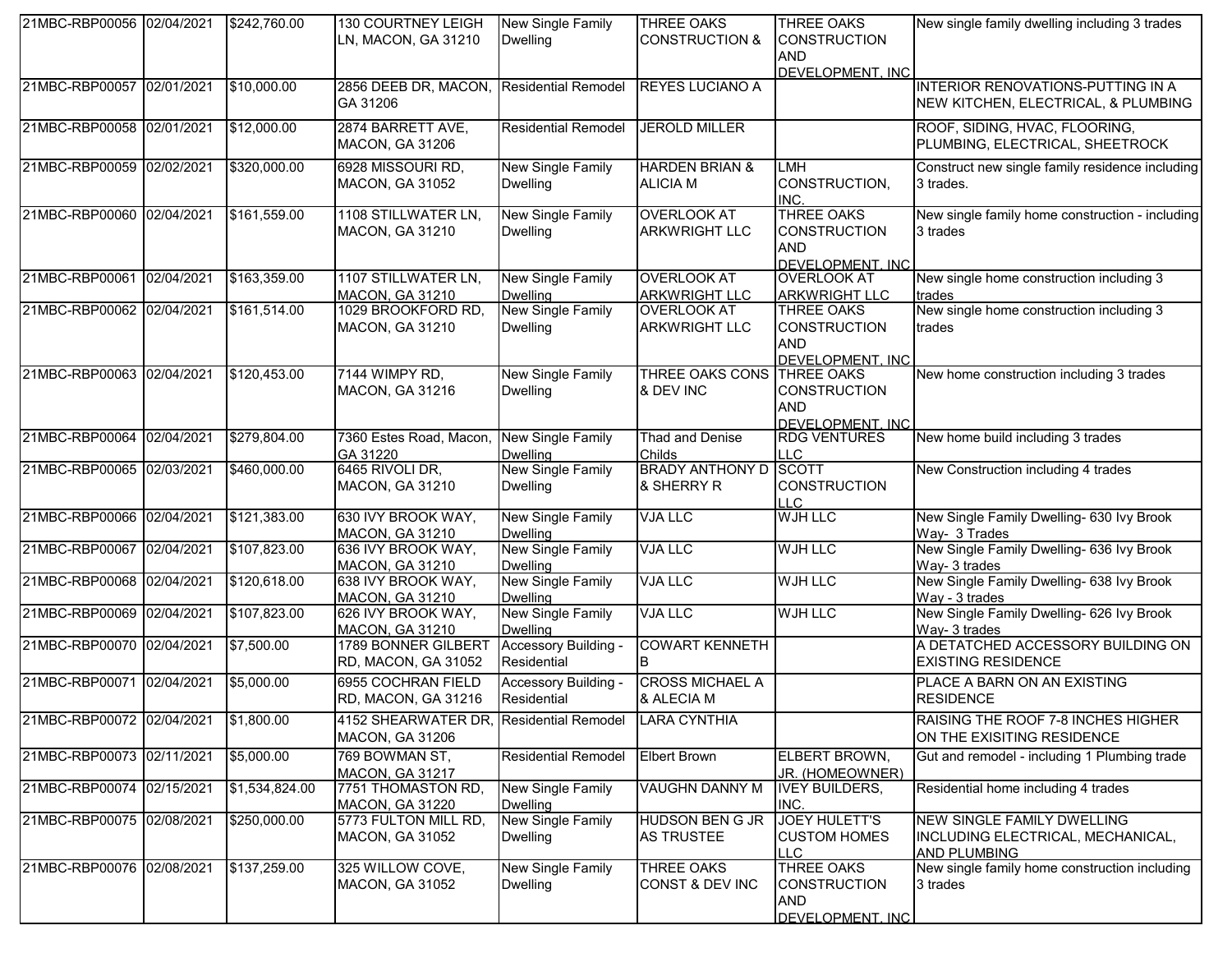| 21MBC-RBP00077 02/08/2021 | \$145,140.00 | 331 WILLOW COVE,          | New Single Family          | <b>THREE OAKS</b>      | <b>THREE OAKS</b>     | New single family home construction including  |
|---------------------------|--------------|---------------------------|----------------------------|------------------------|-----------------------|------------------------------------------------|
|                           |              | <b>MACON, GA 31052</b>    | <b>Dwelling</b>            | CONST & DEV INC        | <b>CONSTRUCTION</b>   | 3 trades                                       |
|                           |              |                           |                            |                        | <b>AND</b>            |                                                |
|                           |              |                           |                            |                        | DEVELOPMENT. INC      |                                                |
| 21MBC-RBP00078 02/08/2021 | \$137,682.00 | 323 WILLOW COVE,          | New Single Family          | <b>THREE OAKS</b>      | <b>THREE OAKS</b>     | New single family home construction including  |
|                           |              | <b>MACON, GA 31052</b>    | <b>Dwelling</b>            | CONST & DEV INC        | <b>CONSTRUCTION</b>   | 3 trades                                       |
|                           |              |                           |                            |                        | <b>AND</b>            |                                                |
|                           |              |                           |                            |                        | DEVELOPMENT, INC.     |                                                |
| 21MBC-RBP00079 02/10/2021 | \$334,000.00 | 5103 HARTLEY BRIDGE       | <b>New Single Family</b>   | <b>APPLEGATE</b>       | <b>JONATHAN &amp;</b> | New single family dwelling including 4 trades. |
|                           |              | RD, MACON, GA 31216       | <b>Dwelling</b>            | <b>JONATHAN &amp;</b>  | <b>ANGELA</b>         |                                                |
|                           |              |                           |                            | <b>ANGELA</b>          | <b>APPLEGATE</b>      |                                                |
| 21MBC-RBP00080 02/08/2021 | \$116,403.00 | 139 Summer Grove Lane,    | New Single Family          | <b>Three Oaks</b>      | <b>THREE OAKS</b>     | New single family home construction including  |
|                           |              | Macon, GA 31206           | <b>Dwelling</b>            | Construction           | <b>CONSTRUCTION</b>   | 3 trades                                       |
|                           |              |                           |                            |                        | <b>AND</b>            |                                                |
|                           |              |                           |                            |                        | DEVELOPMENT. INC      |                                                |
| 21MBC-RBP00081 02/11/2021 | \$133,917.00 | 433 KILDARE WAY,          | <b>New Single Family</b>   | <b>THREE OAKS</b>      | WJH LLC               | New Single Family Dwelling- 433 Kildare Way-   |
|                           |              | MACON, GA 31206           | <b>Dwelling</b>            | CONST & DEV INC        |                       | 3 trades                                       |
| 21MBC-RBP00082 02/11/2021 | \$120,618.00 | 441 KILDARE WAY,          | New Single Family          | <b>THREE OAKS</b>      | <b>WJH LLC</b>        | New Single Family Dwelling- 441 Kildare Way-   |
|                           |              | MACON, GA 31206           | <b>Dwelling</b>            | CONST & DEV INC        |                       | 3 Trades                                       |
| 21MBC-RBP00083 02/11/2021 | \$107,823.00 | 437 KILDARE WAY,          | New Single Family          | <b>THREE OAKS</b>      | <b>WJH LLC</b>        | New Single Family Dwelling- 437 Kildare Way -  |
|                           |              | <b>MACON, GA 31206</b>    | <b>Dwelling</b>            | CONST & DEV INC        |                       | 3 trades                                       |
| 21MBC-RBP00084 02/11/2021 | \$120,618.00 | 429 KILDARE WAY,          | New Single Family          | <b>THREE OAKS</b>      | <b>WJH LLC</b>        | New Single Family Dwelling- 429 Kildare Way-   |
|                           |              | MACON, GA 31206           | <b>Dwelling</b>            | CONST & DEV INC        |                       | 3 trades                                       |
| 21MBC-RBP00085 02/11/2021 | \$107,823.00 | 470 KILDARE WAY,          | <b>New Single Family</b>   | <b>THREE OAKS</b>      | <b>WJH LLC</b>        | New Single Family Dwelling- 470 Kildare Way-   |
|                           |              | MACON, GA 31206           | <b>Dwelling</b>            | CONST & DEV INC        |                       | 3 trades                                       |
| 21MBC-RBP00086 02/11/2021 | \$107,811.00 | 410 OAK SUNSET DR,        | <b>New Single Family</b>   | <b>THREE OAKS</b>      | <b>THREE OAKS</b>     | New single family home construction including  |
|                           |              | MACON, GA 31206           | <b>Dwelling</b>            | <b>CONST &amp; DEV</b> | <b>CONSTRUCTION</b>   | 3 trades                                       |
|                           |              |                           |                            |                        | <b>AND</b>            |                                                |
|                           |              |                           |                            |                        | DEVELOPMENT. INC      |                                                |
| 21MBC-RBP00087 02/11/2021 | \$108,903.00 | 421 OAK SUNSET DR,        | <b>New Single Family</b>   | <b>THREE OAKS</b>      | <b>THREE OAKS</b>     | New single family home construction including  |
|                           |              | MACON, GA 31206           | <b>Dwelling</b>            | <b>CONST &amp; DEV</b> | <b>CONSTRUCTION</b>   | 3 trades                                       |
|                           |              |                           |                            |                        | <b>AND</b>            |                                                |
|                           |              |                           |                            |                        | DEVELOPMENT. INC      |                                                |
| 21MBC-RBP00088 02/11/2021 | \$112,074.00 | 102 SUMMER GROVE          | New Single Family          | <b>THREE OAKS</b>      | <b>THREE OAKS</b>     | New single family home including 3 trades      |
|                           |              | LN, MACON, GA 31206       | <b>Dwelling</b>            | <b>CONST &amp; DEV</b> | <b>CONSTRUCTION</b>   |                                                |
|                           |              |                           |                            |                        | <b>AND</b>            |                                                |
|                           |              |                           |                            |                        | DEVELOPMENT. INC      |                                                |
| 21MBC-RBP00089 02/11/2021 | \$108,903.00 | <b>244 LAUREL SPRINGS</b> | <b>New Single Family</b>   | <b>THREE OAKS</b>      | <b>THREE OAKS</b>     | New Single family home including 3 trades      |
|                           |              | DR, MACON, GA 31206       | <b>Dwelling</b>            | <b>CONST &amp; DEV</b> | <b>CONSTRUCTION</b>   |                                                |
|                           |              |                           |                            |                        | <b>AND</b>            |                                                |
|                           |              |                           |                            |                        | DEVELOPMENT. INC      |                                                |
| 21MBC-RBP00090 02/11/2021 | \$150,000.00 | 1054 WESLEYAN DR,         | <b>Residential Remodel</b> | <b>WILLIAMS JOSEPH</b> | <b>SCOTT</b>          | re do kitchen, open a few cased openings. re   |
|                           |              | <b>MACON, GA 31210</b>    |                            | $E$ JR $\&$            | <b>CONSTRUCTION</b>   | do layout in master bath including 3 trades    |
|                           |              |                           |                            |                        | <b>LLC</b>            |                                                |
| 21MBC-RBP00091 02/11/2021 | \$111,477.00 | 213 LAUREL SPRINGS        | New Single Family          | THREE OAKS             | <b>THREE OAKS</b>     | New single family home including 3 trades      |
|                           |              | DR, MACON, GA 31206       | <b>Dwelling</b>            | <b>CONST &amp; DEV</b> | <b>CONSTRUCTION</b>   |                                                |
|                           |              |                           |                            |                        | <b>AND</b>            |                                                |
|                           |              |                           |                            |                        | DEVELOPMENT. INC      |                                                |
| 21MBC-RBP00092 02/11/2021 | \$112,518.00 | <b>209 LAUREL SPRINGS</b> | New Single Family          | <b>THREE OAKS</b>      | <b>THREE OAKS</b>     | New single family home including 3 trades      |
|                           |              | DR, MACON, GA 31206       | <b>Dwelling</b>            | <b>CONST &amp; DEV</b> | <b>CONSTRUCTION</b>   |                                                |
|                           |              |                           |                            |                        | <b>AND</b>            |                                                |
|                           |              |                           |                            |                        | DEVELOPMENT. INC      |                                                |
| 21MBC-RBP00093 02/11/2021 | \$108,711.00 | 205 LAUREL SPRINGS        | New Single Family          | <b>THREE OAKS</b>      | <b>THREE OAKS</b>     | New single family home including 3 trades      |
|                           |              | DR, MACON, GA 31206       | <b>Dwelling</b>            | <b>CONST &amp; DEV</b> | <b>CONSTRUCTION</b>   |                                                |
|                           |              |                           |                            |                        | <b>AND</b>            |                                                |
|                           |              |                           |                            |                        | DEVELOPMENT. INC      |                                                |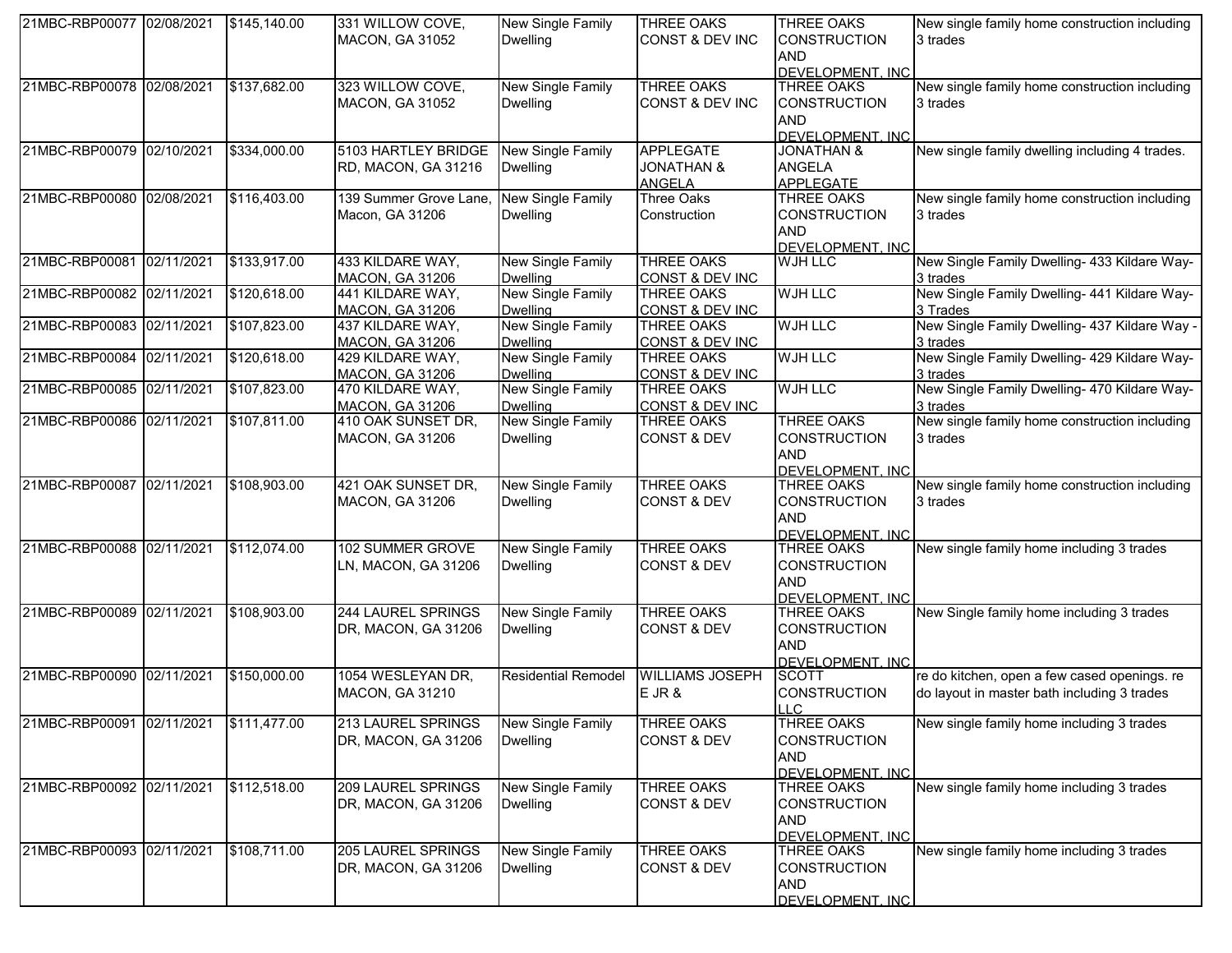| 21MBC-RBP00094 02/11/2021 | \$108,903.00 | <b>201 LAUREL SPRINGS</b><br>DR, MACON, GA 31206                     | New Single Family<br><b>Dwelling</b>                    | <b>THREE OAKS</b><br><b>CONST &amp; DEV</b>              | <b>THREE OAKS</b><br><b>CONSTRUCTION</b><br><b>AND</b>                     | New single family home including 3 trades                                                                                                                                                                                                                                          |
|---------------------------|--------------|----------------------------------------------------------------------|---------------------------------------------------------|----------------------------------------------------------|----------------------------------------------------------------------------|------------------------------------------------------------------------------------------------------------------------------------------------------------------------------------------------------------------------------------------------------------------------------------|
| 21MBC-RBP00095 02/11/2021 | \$150,000.00 | 8438 LWR THOMASTON                                                   | New Single Family                                       | VAN WYCK                                                 | DEVELOPMENT. INC                                                           | NEW SINGLE FAMILY DWELLING WITH                                                                                                                                                                                                                                                    |
|                           |              | RD, MACON, GA 31052                                                  | <b>Dwelling</b>                                         | <b>RUSSELL &amp; ANGELA</b>                              |                                                                            | <b>DETACHED GARAGE INCLUDING</b><br>ELECTRICAL, PLUMBING, MECHANICAL                                                                                                                                                                                                               |
| 21MBC-RBP00096 02/18/2021 | \$200,000.00 | 3387 BRIDGEWOOD DR, New Single Family<br><b>MACON, GA 31216</b>      | <b>Dwelling</b>                                         | MOFVII PROPERTY CMD HOMES, LLC<br>CO LLC                 |                                                                            | NEW SINGLE FAMILY DWELLING<br>INCLUDING ELECTRICAL, LOW VOLTAGE,<br>MECHANICAL, PLUMBING                                                                                                                                                                                           |
| 21MBC-RBP00097 02/18/2021 | \$215,000.00 | 3350 BRIDGEWOOD DR.<br><b>MACON, GA 31216</b>                        | New Single Family<br><b>Dwelling</b>                    | <b>MOFVII PROPERTY</b><br><b>COLLC</b>                   | <b>CMD HOMES, LLC</b>                                                      | <b>NEW SINGLE FAMILY DWELLING</b><br>INCLUDING ELECTRICAL, LOW VOLTAGE,<br>MECHANICAL, PLUMBING                                                                                                                                                                                    |
| 21MBC-RBP00098 02/15/2021 | \$232,135.00 | 212 CONNER CT,<br><b>MACON, GA 31210</b>                             | <b>New Single Family</b><br><b>Dwelling</b>             | <b>THREE OAKS</b><br><b>CONSTRUCTION &amp;</b>           | <b>THREE OAKS</b><br><b>CONSTRUCTION</b><br><b>AND</b><br>DEVELOPMENT. INC | New Single family residence including 3 trades                                                                                                                                                                                                                                     |
| 21MBC-RBP00099 02/16/2021 | \$260,000.00 | 1391 CHESTNUT ST,<br>MACON, GA 31201                                 | <b>New Single Family</b><br><b>Dwelling</b>             | <b>LIFESTYLE</b><br><b>COMMERCIAL</b>                    | <b>LIFESTYLE</b><br><b>COMMERCIAL</b><br><b>CONSTRUCTION</b><br>ILC.       | New 2 story residential home including 3 trades                                                                                                                                                                                                                                    |
| 21MBC-RBP00100 02/16/2021 | \$5,000.00   | 3454 AUSTIN AVE,<br>MACON, GA 31204                                  | <b>Residential Remodel</b>                              | <b>JONES JENNIFER T</b>                                  | JENNIFER JONES<br>(HOMEOWNER)                                              | RESHINGLE ROOF, UNDERTAKE<br>ELECTRICAL WORK AND UPDATE<br><b>PLUMBING</b>                                                                                                                                                                                                         |
| 21MBC-RBP00101 02/16/2021 | \$95,000.00  | 318 CORBIN AVE,<br>MACON, GA 31204                                   | <b>Residential Remodel</b>                              | <b>PINO ROSS E</b>                                       | <b>ROSS PINO</b><br>(HOMEOWNER)                                            | INTERIOR ALTERATIONS/ RENOVATIONS<br>INCLUDING ELECTRICAL, MECHANICAL,<br><b>AND PLUMBING</b>                                                                                                                                                                                      |
| 21MBC-RBP00102 02/16/2021 | \$118,560.00 | 1320 JACKSON ST,<br>MACON, GA 31201                                  | <b>New Single Family</b><br><b>Dwelling</b>             | <b>HISTORIC MACON</b><br>PROP LLC                        | <b>HISTORIC MACON</b><br><b>REHABS LLC</b>                                 | <b>INEW SINGLE FAMILY DWELLING</b><br>INCLUDING ELECTRICAL, LOW VOLTAGE,<br>MECHANICAL, AND PLUMBING                                                                                                                                                                               |
| 21MBC-RBP00103 02/22/2021 | \$121,383.00 | 417 KILDARE WAY,<br><b>MACON, GA 31206</b>                           | <b>New Single Family</b><br><b>Dwelling</b>             | <b>THREE OAKS</b><br>CONST & DEV INC                     | <b>WJH LLC</b>                                                             | 417 Kildware Way- New Single Family Dwelling-<br>3 trades                                                                                                                                                                                                                          |
| 21MBC-RBP00104 02/22/2021 | \$133,062.00 | 411 KILDARE WAY,<br><b>MACON, GA 31206</b>                           | <b>New Single Family</b><br><b>Dwelling</b>             | <b>THREE OAKS</b><br>CONST & DEV INC                     | <b>WJH LLC</b>                                                             | 411 Kildare Way- New Single Family Dwelling-<br>3 trades                                                                                                                                                                                                                           |
| 21MBC-RBP00105 02/22/2021 | \$120,618.00 | 421 KILDARE WAY,<br>MACON, GA 31206                                  | New Single Family<br><b>Dwelling</b>                    | <b>THREE OAKS</b><br>CONST & DEV INC                     | <b>WJH LLC</b>                                                             | 421 Kildare Way- New Single Family Dwelling-<br>3 trades                                                                                                                                                                                                                           |
| 21MBC-RBP00106 02/22/2021 | \$133,917.00 | 425 KILDARE WAY,                                                     | New Single Family                                       | <b>THREE OAKS</b>                                        | <b>WJH LLC</b>                                                             | 425 Kildare Way- New Single Family Dwelling-                                                                                                                                                                                                                                       |
| 21MBC-RBP00108 02/25/2021 | \$177,546.00 | <b>MACON, GA 31206</b><br>242 SKY HAWK LN,<br><b>MACON, GA 31216</b> | <b>Dwelling</b><br>New Single Family<br><b>Dwelling</b> | CONST & DEV INC<br><b>SOUTH BIBB</b><br>CAPITAL HOLDINGS | <b>WJH LLC</b>                                                             | 3 trades<br>242 Sky Hawk Ln- New Single Family Dwelling-<br>3 trades                                                                                                                                                                                                               |
| 21MBC-RBP00109 02/23/2021 | \$42,272.34  | 2696 CUMBERLAND DR, Residential Remodel<br><b>MACON, GA 31211</b>    |                                                         | ALBRITTON LINDA J A & B SERVICES                         | INC.                                                                       | This will be a fire repair. The left side of the<br>interior of the home will be taken down to the<br>studs, possibly rewire. The left side will be<br>insulation, drywall, paint, and electrical. The<br>right side of the home will be repainted, flooring<br>including 1 trade. |
| 21MBC-RBP00110 02/25/2021 | \$145,836.00 | 244 SKY HAWK LN,<br><b>MACON, GA 31216</b>                           | New Single Family<br>Dwelling                           | <b>SOUTH BIBB</b><br><b>CAPITAL HOLDINGS</b>             | <b>WJH LLC</b>                                                             | 244 Sky Hawk Ln- New Single Family Dwelling-<br>3 trades                                                                                                                                                                                                                           |
| 21MBC-RBP00111 02/25/2021 | \$157,830.00 | 240 SKY HAWK LN,<br>MACON, GA 31216                                  | New Single Family<br><b>Dwelling</b>                    | <b>SOUTH BIBB</b><br><b>CAPITAL HOLDINGS</b>             | <b>WJH LLC</b>                                                             | 240 Sky Hawk Ln- New Single Family Dwelling-<br>3 trades                                                                                                                                                                                                                           |
| 21MBC-RBP00112 02/25/2021 | \$158,337.00 | 236 SKY HAWK LN,<br><b>MACON, GA 31216</b>                           | <b>New Single Family</b><br><b>Dwelling</b>             | <b>SOUTH BIBB</b><br>CAPITAL HOLDINGS                    | <b>WJH LLC</b>                                                             | 236 Sky Hawk Ln- New Single Family Dwelling-<br>3 trades                                                                                                                                                                                                                           |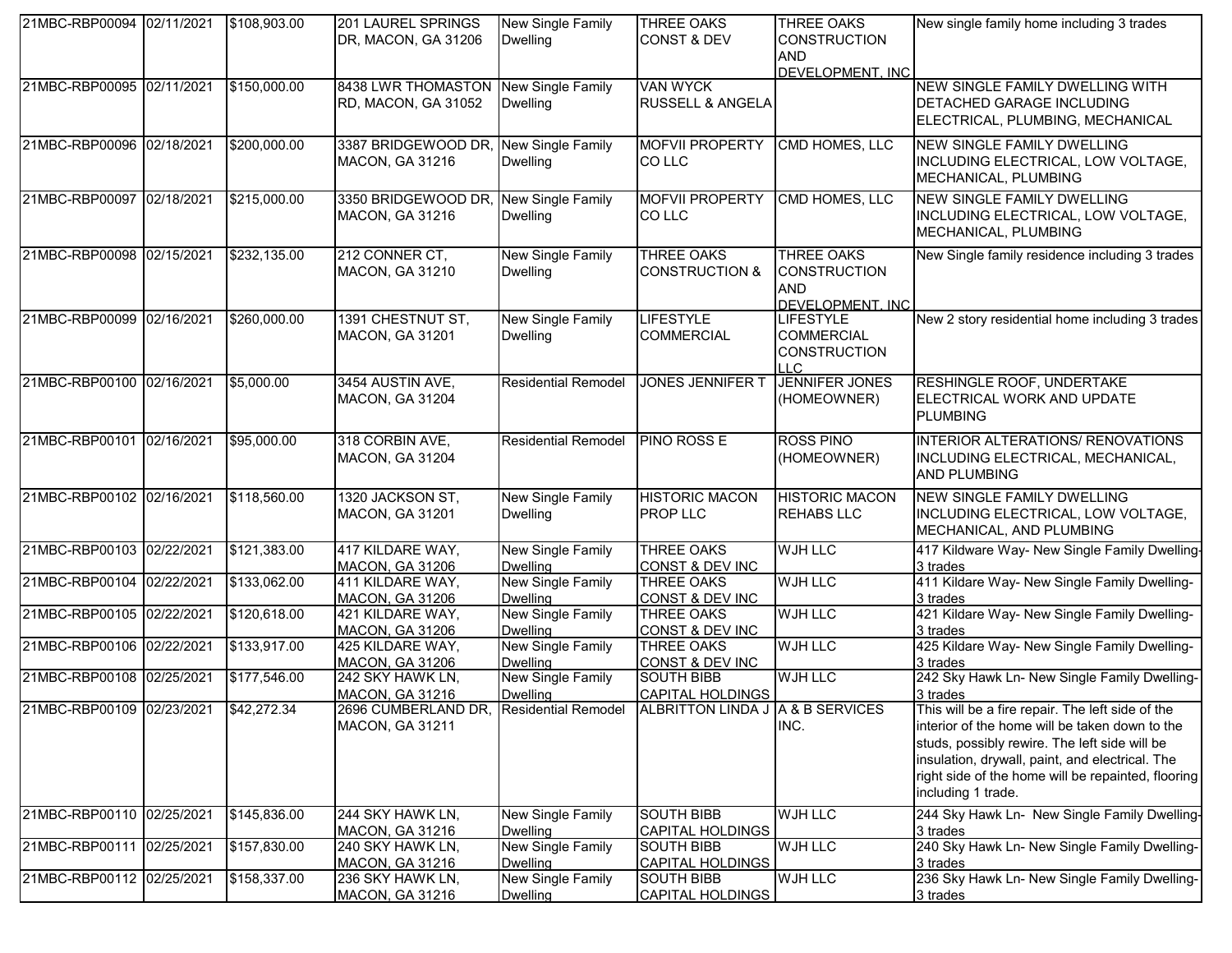| 21MBC-RBP00113 02/25/2021 |            | \$177,546.00 | 238 SKY HAWK LN,<br><b>MACON, GA 31216</b>             | New Single Family<br>Dwelling     | <b>SOUTH BIBB</b><br><b>CAPITAL HOLDINGS</b>          | <b>WJH LLC</b>                                  | 238 Sky Hawk Ln- New Single Family Dwelling-<br>3 trades        |
|---------------------------|------------|--------------|--------------------------------------------------------|-----------------------------------|-------------------------------------------------------|-------------------------------------------------|-----------------------------------------------------------------|
| 21MBC-RBP00114 02/24/2021 |            | \$13,000.00  | 1816 CANTERBURY RD,                                    | <b>Residential Remodel</b>        | <b>JONES LAKEVINNA</b>                                | DIVERSIFIED 2004,                               | REPLACE ROOF AND BURNED WOOD,                                   |
|                           |            |              | <b>MACON, GA 31206</b>                                 |                                   |                                                       | <b>LLC</b>                                      | REPLACE ALL WINDOWS, REPLACE ALL<br>DAMAGED BURN WOOD AS NEEDED |
| 21MBC-RDK00002 02/16/2021 |            | \$10,200.00  | 311 PIERCE AVE,                                        | Deck - Residential                | <b>SULLIVAN CARRIE</b>                                | <b>ARCHADECK OF</b>                             | Replace an existing unsafe deck on the rear of                  |
|                           |            |              | <b>MACON, GA 31204</b>                                 |                                   | М                                                     | CENTRAL GEORGIA the home.                       |                                                                 |
| 21MBC-RLV00013 02/01/2021 |            | \$600.00     | 4626 ST ANNE CT,<br><b>MACON, GA 31210</b>             | Low Voltage<br>Residential        | HINER WILLIAM L &                                     | <b>ADT SECURITY</b><br><b>SERVICES</b>          | <b>BA Alarm</b>                                                 |
| 21MBC-RLV00014 02/01/2021 |            | \$600.00     | 207 OAKLEAF DR,<br><b>MACON, GA 31210</b>              | Low Voltage<br>Residential        | <b>SEDFAWY ASHRAF</b>                                 | <b>ADT SECURITY</b><br><b>SERVICES</b>          | <b>BA Alarm</b>                                                 |
| 21MBC-RLV00015 02/01/2021 |            | \$600.00     | 1646 Twin Pines Drive,<br>Macon, GA 31211              | Low Voltage<br>Residential        | <b>Tiffany Bresterfield</b>                           | <b>ADT SECURITY</b><br><b>SERVICES</b>          | <b>BA Alarm</b>                                                 |
| 21MBC-RLV00016 02/01/2021 |            | \$600.00     | 3196 VISTA CIR,<br><b>MACON, GA 31204</b>              | Low Voltage<br>Residential        | PARKER HARRISON ADT SECURITY<br>L &                   | <b>SERVICES</b>                                 | <b>BA Alarm</b>                                                 |
| 21MBC-RLV00017 02/01/2021 |            | \$600.00     | 2446 BREVARD DR,<br>MACON, GA 31206                    | Low Voltage<br>Residential        | <b>STUBS SHERESA</b>                                  | <b>ADT SECURITY</b><br><b>SERVICES</b>          | <b>BA Alarm</b>                                                 |
| 21MBC-RLV00018 02/04/2021 |            | \$1,500.00   | 598 THIRD ST UNIT<br>3200, MACON, GA 31201 Residential | Low Voltage                       | <b>NAPA</b><br><b>INVESTMENTS LLC</b>                 | <b>TECHLAN INC.</b>                             | Speaker, TV & computer wiring.                                  |
| 21MBC-RLV00019 02/08/2021 |            | \$600.00     | 3200 COMMODORE DR,<br>MACON, GA 31211                  | Low Voltage<br>Residential        | <b>CURRY JOSEPH E</b>                                 | <b>ADT SECURITY</b><br><b>SERVICES</b>          | <b>BA</b> Alarm                                                 |
| 21MBC-RLV00020            | 02/08/2021 | \$600.00     | 1203 HOLT AVE,<br><b>MACON, GA 31204</b>               | Low Voltage<br>Residential        | <b>JACKSON JAMES P</b><br>& LAURETTA                  | <b>ADT SECURITY</b><br><b>SERVICES</b>          | <b>BA Alarm</b>                                                 |
| 21MBC-RLV00021            | 02/08/2021 | \$600.00     | 3756 GRAND AVE,<br><b>MACON, GA 31204</b>              | Low Voltage<br>Residential        | <b>HARRIS VANESSA</b><br><b>LATRICE</b>               | <b>ADT SECURITY</b><br><b>SERVICES</b>          | <b>BA Alarm</b>                                                 |
| 21MBC-RLV00022 02/05/2021 |            | \$600.00     | 2792 PORTLAND PL,<br><b>MACON, GA 31211</b>            | Low Voltage<br><b>Residential</b> | LEE ROBERT &<br><b>JONES C</b>                        | <b>ADT SECURITY</b><br><b>SERVICES</b>          | <b>BA Alarm</b>                                                 |
| 21MBC-RLV00023 02/08/2021 |            | \$600.00     | 3243 VINEVILLE AVE,<br><b>MACON, GA 31204</b>          | Low Voltage<br>Residential        | <b>COLAPARCHEE</b><br><b>INVESTORS LLC</b>            | <b>ADT SECURITY</b><br><b>SERVICES</b>          | <b>BA Alarm</b>                                                 |
| 21MBC-RLV00024 02/08/2021 |            | \$600.00     | 6961 BARCELONA BLVD,<br>MACON, GA 31216                | Low Voltage<br>Residential        | <b>FABRIZIO</b><br><b>CHRISTIAN</b><br><b>CHARLES</b> | <b>ADT SECURITY</b><br><b>SERVICES</b>          | <b>BA Alarm</b>                                                 |
| 21MBC-RLV00025 02/10/2021 |            | \$600.00     | 139 SOUTH HAVEN CT,<br><b>MACON, GA 31210</b>          | Low Voltage<br><b>Residential</b> | SMAHA CHARLES E ADT SECURITY                          | <b>SERVICES</b>                                 | <b>BA Alarm</b>                                                 |
| 21MBC-RLV00026 02/10/2021 |            | \$600.00     | 102 MERION PARK,<br><b>MACON, GA 31210</b>             | Low Voltage<br>Residential        | SNOW CUBBEDGE<br>ШL                                   | <b>ADT SECURITY</b><br><b>SERVICES</b>          | <b>BA Alarm</b>                                                 |
| 21MBC-RLV00027 02/10/2021 |            | \$1,200.00   | 130 GROVE POINTE DR,<br>MACON, GA 31210                | Low Voltage<br>Residential        | <b>SCHNETZER RYAN</b><br>E & JESSICA                  | <b>KEN'S STEREO-</b><br>VIDEO JUNCTION,<br>INC. | LOW VOLTAGE SPEAKER WIRE FOR AN<br><b>EXISTING RESIDENCE</b>    |
| 21MBC-RLV00028 02/15/2021 |            | \$600.00     | 5141 JEFFERSONVILLE<br>RD, MACON, GA 31217             | Low Voltage<br>Residential        | <b>BOOZE CAROLYN</b><br><b>ELIZABETH</b>              | <b>ADT SECURITY</b><br><b>SERVICES</b>          | <b>BA Alarm</b>                                                 |
| 21MBC-RLV00029 02/15/2021 |            | \$600.00     | 121 GOODALL WOODS<br>DR. MACON. GA 31216               | Low Voltage<br>Residential        | <b>MYRICK LESTER &amp;</b><br><b>KAREN</b>            | <b>ADT SECURITY</b><br><b>SERVICES</b>          | <b>BA</b> Alarm                                                 |
| 21MBC-RLV00030 02/15/2021 |            | \$600.00     | 4166 EDEN DR, MACON,<br>GA 31204                       | Low Voltage<br>Residential        | JOHNSON BETTY B ADT SECURITY                          | <b>SERVICES</b>                                 | <b>BA Alarm</b>                                                 |
| 21MBC-RLV00031 02/16/2021 |            | \$600.00     | 1400 GRAY HWY APT<br>808, MACON, GA 31211              | Low Voltage<br>Residential        | <b>OVERLOOK</b><br><b>GARDENS PROP</b><br>LLC.        | <b>ADT SECURITY</b><br><b>SERVICES</b>          | <b>BA Alarm</b>                                                 |
| 21MBC-RLV00032 02/16/2021 |            | \$600.00     | 106 LANCE DR, MACON,<br>GA 31216                       | Low Voltage<br>Residential        | <b>GARRETT LARRY &amp;</b><br><b>JANICE L</b>         | <b>ADT SECURITY</b><br><b>SERVICES</b>          | <b>BA Alarm</b>                                                 |
| 21MBC-RLV00033 02/16/2021 |            | \$600.00     | 130 SPRINGFIELD BLVD,<br><b>MACON, GA 31210</b>        | Low Voltage<br>Residential        | <b>TAYLOR TAMMY</b><br>VARNADORE                      | <b>ADT SECURITY</b><br><b>SERVICES</b>          | <b>BA Alarm</b>                                                 |
| 21MBC-RLV00034            | 02/16/2021 | \$600.00     | 7395 INDUSTRIAL HWY,<br><b>MACON, GA 31216</b>         | Low Voltage<br>Residential        | <b>GUNTUKA</b><br>VENKATESHWAR R SERVICES             | <b>ADT SECURITY</b>                             | <b>BA Alarm</b>                                                 |
| 21MBC-RLV00035 02/22/2021 |            | \$600.00     | 3349 ADKINS AVE,<br><b>MACON, GA 31206</b>             | Low Voltage<br>Residential        | <b>DAVIS HARRIS</b><br><b>GERALDINE D</b>             | <b>ADT SECURITY</b><br><b>SERVICES</b>          | <b>BA Alarm</b>                                                 |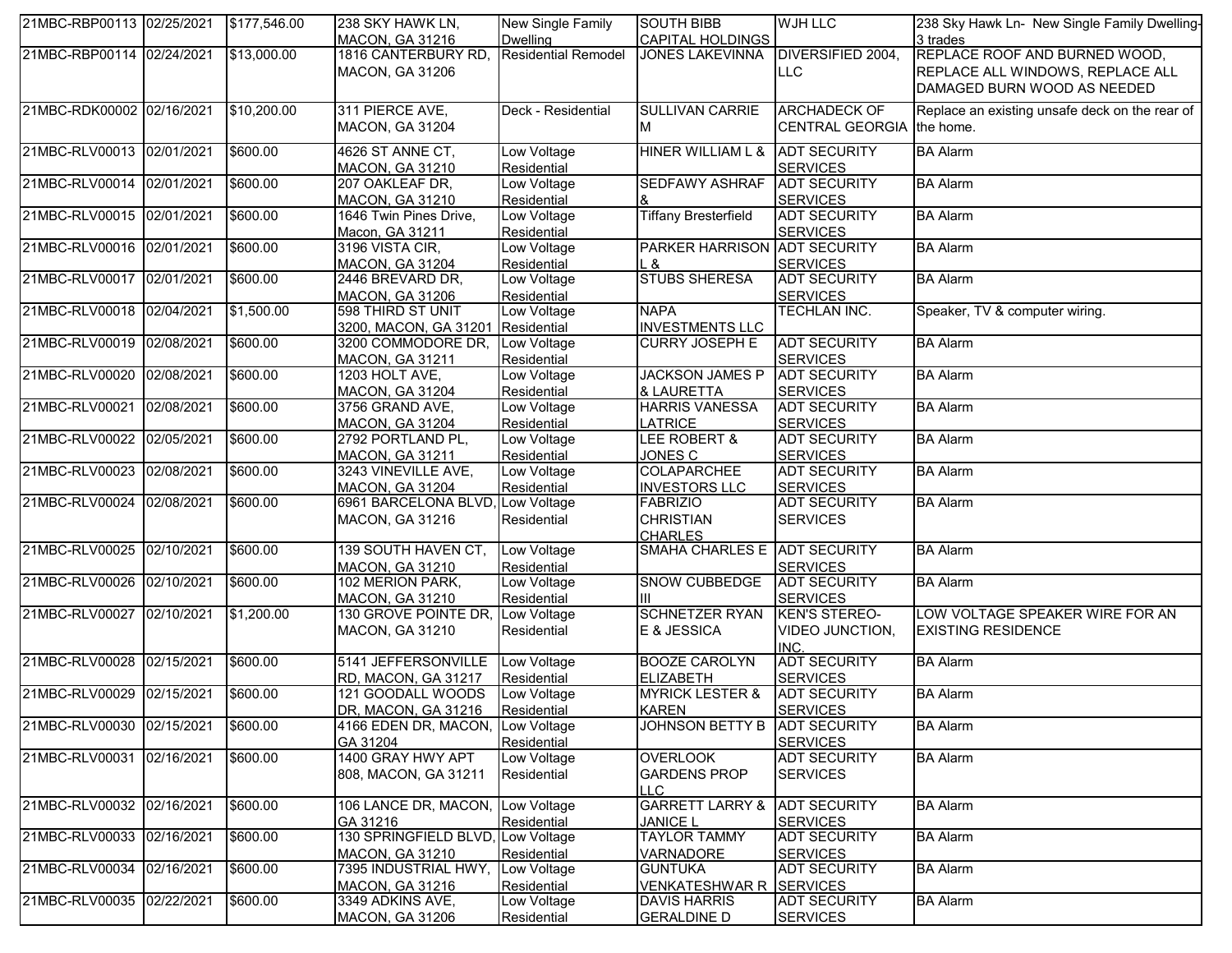| 21MBC-RLV00036 02/22/2021 |            | \$1,000.00        | 6331 OLD FORSYTH RD, Low Voltage    |                            |                               | WINTER CARYN A & SOUND AND VIDEO Wiring for speakers |                                                                  |
|---------------------------|------------|-------------------|-------------------------------------|----------------------------|-------------------------------|------------------------------------------------------|------------------------------------------------------------------|
|                           |            |                   | <b>MACON, GA 31210</b>              | Residential                |                               | <b>SOLUTIONS</b>                                     |                                                                  |
| 21MBC-RLV00037 02/25/2021 |            | \$600.00          | 2779 GWINETT DR,                    | Low Voltage                | <b>DAVIS SIX FAMILY</b>       | <b>ADT SECURITY</b>                                  | <b>BA Alarm</b>                                                  |
|                           |            |                   | <b>MACON, GA 31204</b>              | Residential                | <b>INVESTMENTS</b>            | <b>SERVICES</b>                                      |                                                                  |
| 21MBC-RLV00038 02/25/2021 |            | \$600.00          | 1113 BARRINGTON                     | Low Voltage                | <b>CMD HOMES LLC</b>          | <b>ADT SECURITY</b>                                  | <b>BA Alarm</b>                                                  |
|                           |            |                   | PLACE WAY, MACON,                   | Residential                |                               | <b>SERVICES</b>                                      |                                                                  |
|                           |            |                   | GA 31220                            |                            | <b>MARTINEZ</b>               | <b>ADT SECURITY</b>                                  |                                                                  |
| 21MBC-RLV00039 02/25/2021 |            | \$600.00          | 6156 PEAKE RD,                      | Low Voltage<br>Residential | <b>GADORUS S &amp;</b>        |                                                      | <b>BA</b> Alarm                                                  |
| 21MBC-RLV00040 02/25/2021 |            | \$600.00          | MACON, GA 31220<br>5173 IDLEWAY DR, | Low Voltage                | WHITE LILLIE M                | <b>SERVICES</b><br><b>ADT SECURITY</b>               | <b>BA Alarm</b>                                                  |
|                           |            |                   | <b>MACON, GA 31210</b>              | Residential                |                               | <b>SERVICES</b>                                      |                                                                  |
| 21MBC-RLV00041 02/25/2021 |            | \$600.00          | 5570 NEAL DR, MACON,                | Low Voltage                | <b>CASTILLO JESSICA</b>       | <b>ADT SECURITY</b>                                  | <b>BA Alarm</b>                                                  |
|                           |            |                   | GA 31216                            | Residential                |                               | <b>SERVICES</b>                                      |                                                                  |
| 21MBC-RLV00042 02/25/2021 |            | \$600.00          | 2765 FOREST RIDGE                   | Low Voltage                | VARNER SUSAN D & ADT SECURITY |                                                      | <b>BA Alarm</b>                                                  |
|                           |            |                   | DR, MACON, GA 31204                 | Residential                | <b>JAMES PAUL</b>             | <b>SERVICES</b>                                      |                                                                  |
| 21MBC-RLV00043 02/28/2021 |            | \$600.00          | 206 KRISTEN CT,                     | Low Voltage                | <b>CAMPBELL IAN B &amp;</b>   | <b>ADT SECURITY</b>                                  | <b>BA Alarm</b>                                                  |
|                           |            |                   | MACON, GA 31220                     | Residential                |                               | <b>SERVICES</b>                                      |                                                                  |
| 21MBC-RLV00044 02/28/2021 |            | \$600.00          | 788 BASS RD, MACON,                 | Low Voltage                | JARRELL GREG C & ADT SECURITY |                                                      | <b>BA Alarm</b>                                                  |
|                           |            |                   | GA 31210                            | Residential                | <b>LEIGH A</b>                | <b>SERVICES</b>                                      |                                                                  |
| 21MBC-RLV00045 02/28/2021 |            | \$600.00          | 3030 BETHUNE AVE,                   | Low Voltage                | <b>DAVIS DEXTER</b>           | <b>ADT SECURITY</b>                                  | <b>BA Alarm</b>                                                  |
|                           |            |                   | <b>MACON, GA 31211</b>              | Residential                |                               | <b>SERVICES</b>                                      |                                                                  |
| 21MBC-RO00007             | 02/15/2021 | $\sqrt{4,000.00}$ | 672 MONROE ST,                      | <b>Residential Reroof</b>  | US BANK TRUST                 | <b>BLAND ROOFING</b>                                 | Remove existing shingles and install architect                   |
|                           |            |                   | <b>MACON, GA 31201</b>              |                            | NATIONAL ASSOC                | CO., INC.                                            | shingles-charcoal black                                          |
|                           |            |                   |                                     |                            |                               |                                                      | Haul off all debris.                                             |
| 21MBC-RO00008             | 02/17/2021 | \$13,610.00       | 2458 CLAYTON ST.                    | <b>Residential Reroof</b>  | <b>HIGGINS CLIFFORD</b>       | <b>CROSBY ROOFING</b>                                | Reroof                                                           |
|                           |            |                   | <b>MACON, GA 31204</b>              |                            | B -                           | CO.                                                  |                                                                  |
| 21MBC-RO00009             | 02/18/2021 | \$0.00            | 4296 WHITE OAK LN,                  | <b>Residential Reroof</b>  | <b>ROBINSON NICK &amp;</b>    | <b>CROSBY ROOFING</b>                                | Roof Install                                                     |
|                           |            |                   | <b>MACON, GA 31210</b>              |                            | <b>ETAL</b>                   | ICO.                                                 |                                                                  |
| 21MBC-RO00010             | 02/26/2021 | \$9,695.00        | 1015 MAGNOLIA ST,                   | <b>Residential Reroof</b>  | <b>DEJOHN LA &amp;</b>        | <b>APEX ROOFING</b>                                  | Remove and replace roof system                                   |
|                           |            |                   | MACON, GA 31201                     |                            | LAURA                         | AND REMODELING,                                      |                                                                  |
|                           |            |                   |                                     |                            |                               | <b>LLC</b>                                           |                                                                  |
| 21MBC-RO00011             | 02/23/2021 | \$0.00            | 2850 CENTURY PL,                    | <b>Residential Reroof</b>  | <b>VANZANT JEROME</b>         | <b>CROSBY ROOFING</b>                                | <b>Full Roof Install</b>                                         |
|                           |            |                   | <b>MACON, GA 31217</b>              |                            |                               | ICO.                                                 |                                                                  |
| 21MBC-RO00012             | 02/23/2021 | \$17,000.00       | 3810 DRURY DR,                      | <b>Residential Reroof</b>  | <b>WHIDDON MICHAEL</b>        |                                                      | REPLACE ROOF DUE TO DAMAGE FROM                                  |
|                           |            |                   | MACON, GA 31204                     |                            | L & REBECCA                   |                                                      | <b>FIRE</b>                                                      |
| 21MBC-RO00013             | 02/26/2021 | \$0.00            | 726 LATROBE WAY,                    | <b>Residential Reroof</b>  | <b>SIMONS GARRY &amp;</b>     | <b>CROSBY ROOFING</b>                                | ARC shingle - full roof replacement, TPO roof                    |
|                           |            |                   | MACON, GA 31220                     |                            | <b>RHONDA</b>                 | CO.                                                  | section replacement, and gutter section                          |
|                           |            |                   |                                     |                            |                               |                                                      | replacement                                                      |
| 21MBC-RO00014             | 02/26/2021 | \$4,108.50        | 3911 LINDWOOD DR,                   | <b>Residential Reroof</b>  | ROWLAND DANIEL                | <b>CROSBY ROOFING</b>                                | Shingle roofing replacement                                      |
|                           |            |                   | <b>MACON, GA 31206</b>              |                            |                               | CO.                                                  |                                                                  |
| 21MBC-RO00015             | 02/26/2021 | \$8,879.50        | 5081 IDLEWAY DR,                    | <b>Residential Reroof</b>  | <b>GLOVER DERRICK</b>         | <b>CROSBY ROOFING</b>                                | Single roofing replacement, full gutter                          |
|                           |            |                   | MACON, GA 31210                     |                            | W & CHERYL C                  | CO.                                                  | replacement                                                      |
| 21MBC-SGN00003 02/12/2021 |            | \$6,000.00        | 3609 PIO NONO AVE,                  | <b>Sign Permit</b>         | <b>RAJ 2000 LLC</b>           |                                                      | TOTAL IMAGING INC Install a new Chevron single pole Main ID sign |
|                           |            |                   | MACON, GA 31206                     |                            |                               |                                                      | with a new footer - sign is used to provide                      |
|                           |            |                   |                                     |                            |                               |                                                      | customer with price of gas and the brand of gas                  |
|                           |            |                   |                                     |                            |                               |                                                      | being sold.                                                      |
|                           |            |                   |                                     |                            |                               |                                                      | Zoning permit was approved and paid for by                       |
|                           |            |                   |                                     |                            |                               |                                                      | <b>Butch</b>                                                     |
| 21MBC-SGN00006 02/16/2021 |            | \$6,000.00        | 3888 VINEVILLE AVE,                 | <b>Sign Permit</b>         | <b>SED-VINEVILLE LLC</b>      |                                                      | WALGREENS SIGNAGE--REMOVING THE                                  |
|                           |            |                   | <b>MACON, GA 31204</b>              |                            |                               |                                                      | <b>EXISTING "1-HR PHOTO" LETTERSETS AND</b>                      |
|                           |            |                   |                                     |                            |                               |                                                      | REPLACING WITH "LABS" LETTERSETS,                                |
|                           |            |                   |                                     |                            |                               |                                                      | AND REFACING THE EXISTING MONUMENT                               |
|                           |            |                   |                                     |                            |                               |                                                      | SIGNS WITH "WALGREENS"/ "LABCORP"                                |
|                           |            |                   |                                     |                            |                               |                                                      | SIGNAGE.                                                         |
|                           |            |                   |                                     |                            |                               |                                                      |                                                                  |